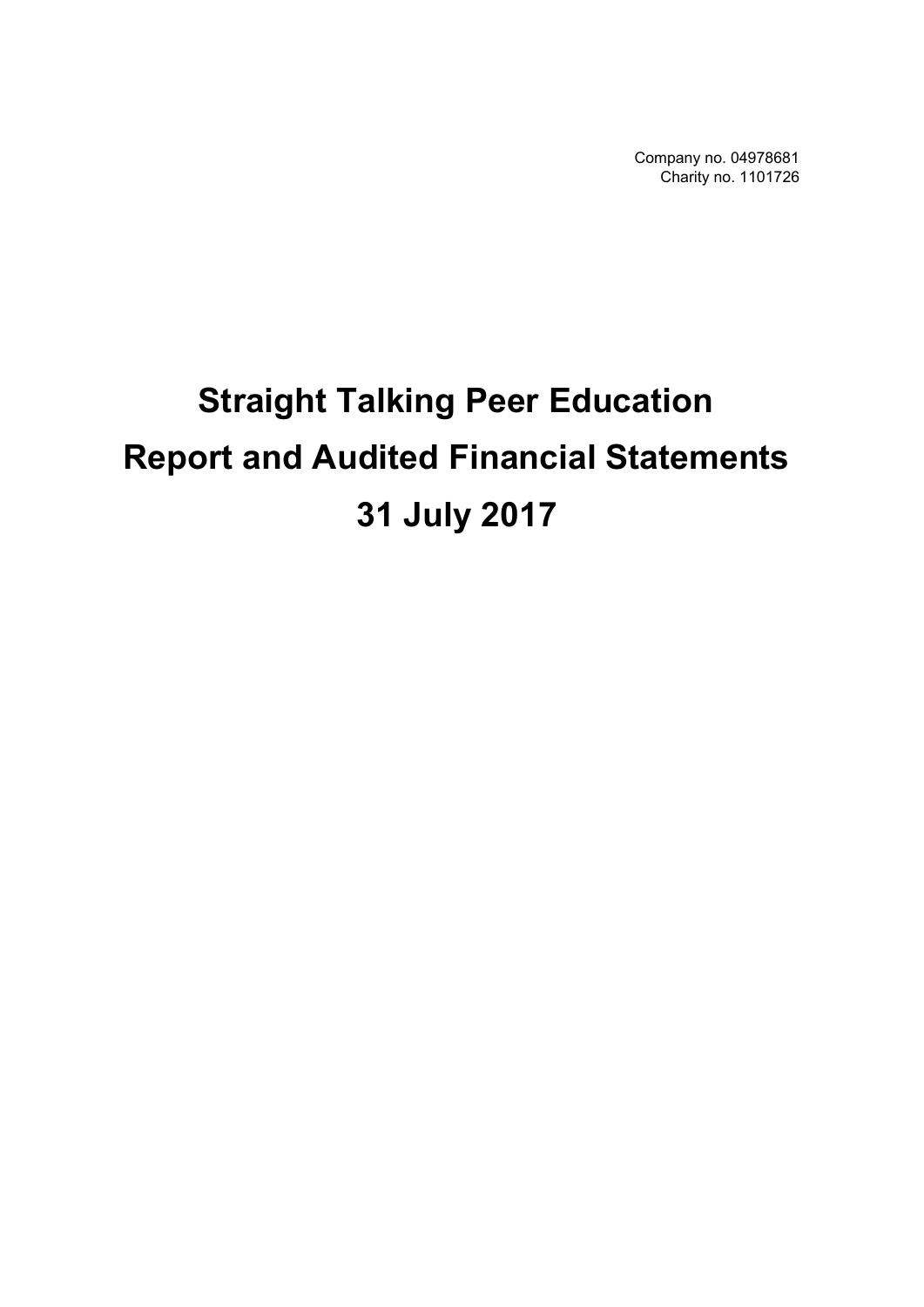# **Reference and administrative details**

| For the year ended 31 July 2017                     |                                                                                                                                                                                                         |                                                                                                                                                                                                                                                                                                                                        |
|-----------------------------------------------------|---------------------------------------------------------------------------------------------------------------------------------------------------------------------------------------------------------|----------------------------------------------------------------------------------------------------------------------------------------------------------------------------------------------------------------------------------------------------------------------------------------------------------------------------------------|
| <b>Company number</b>                               | 04978681                                                                                                                                                                                                |                                                                                                                                                                                                                                                                                                                                        |
| <b>Charity number</b>                               | 1101726                                                                                                                                                                                                 |                                                                                                                                                                                                                                                                                                                                        |
| <b>Registered office and</b><br>operational address | Hannibal House<br>Elephant & Castle Shopping Centre<br>Elephant & Castle<br>London<br>SE1 6TE                                                                                                           |                                                                                                                                                                                                                                                                                                                                        |
| <b>Trustees</b>                                     |                                                                                                                                                                                                         | Trustees, who are also directors under company law, who served during<br>the year and up to the date of this report were as follows:                                                                                                                                                                                                   |
|                                                     | John Botterill<br>Lewis Brown<br>Amanda Connolly<br>Peter Glynne<br>Pelagia Katsaouni-Dodd<br>Robyn McDermott<br><b>Bina Patel</b><br>Eve Race<br>Amy Reid<br><b>Keith Simons</b><br><b>Guy Swindle</b> | (appointed 9 March 2017, resigned 15 July<br>2017)<br>Chairman (resigned 10 November 2016)<br>(appointed 9 November 2017)<br>(appointed 10 November 2016, resigned 9<br>March 2017)<br>(resigned 1 July 2017)<br>(appointed 11 May 2017)<br>(appointed 10 November 2016, retired 16<br>September 2017)<br>(appointed 10 November 2016) |
| Key management<br>personnel                         | <b>Hilary Pannack</b><br>Rebecca Farmer<br>Aisha Lysejko<br>Angela Crawford<br>Hayri Korkmaz<br>Alistair Mackenzie                                                                                      | <b>Chief Executive Officer</b><br>Deputy Chief Executive Officer<br><b>Project Coordinator</b><br>Finance Manager (resigned 30 January 2017)<br>Finance Manager (appointed 31 October 2016,<br>resigned 31 March 2017)<br>Finance Manager (appointed 8 May 2017)                                                                       |
| <b>Company secretary</b>                            | John Botterill<br><b>Hilary Pannack</b>                                                                                                                                                                 | (appointed 10 November 2016)<br>(resigned 10 November 2016)                                                                                                                                                                                                                                                                            |
| <b>Bankers</b>                                      | Lloyds TSB Bank Plc<br>402/404 Ewell Road<br>Tolworth<br>Surrey<br>KT67HG                                                                                                                               |                                                                                                                                                                                                                                                                                                                                        |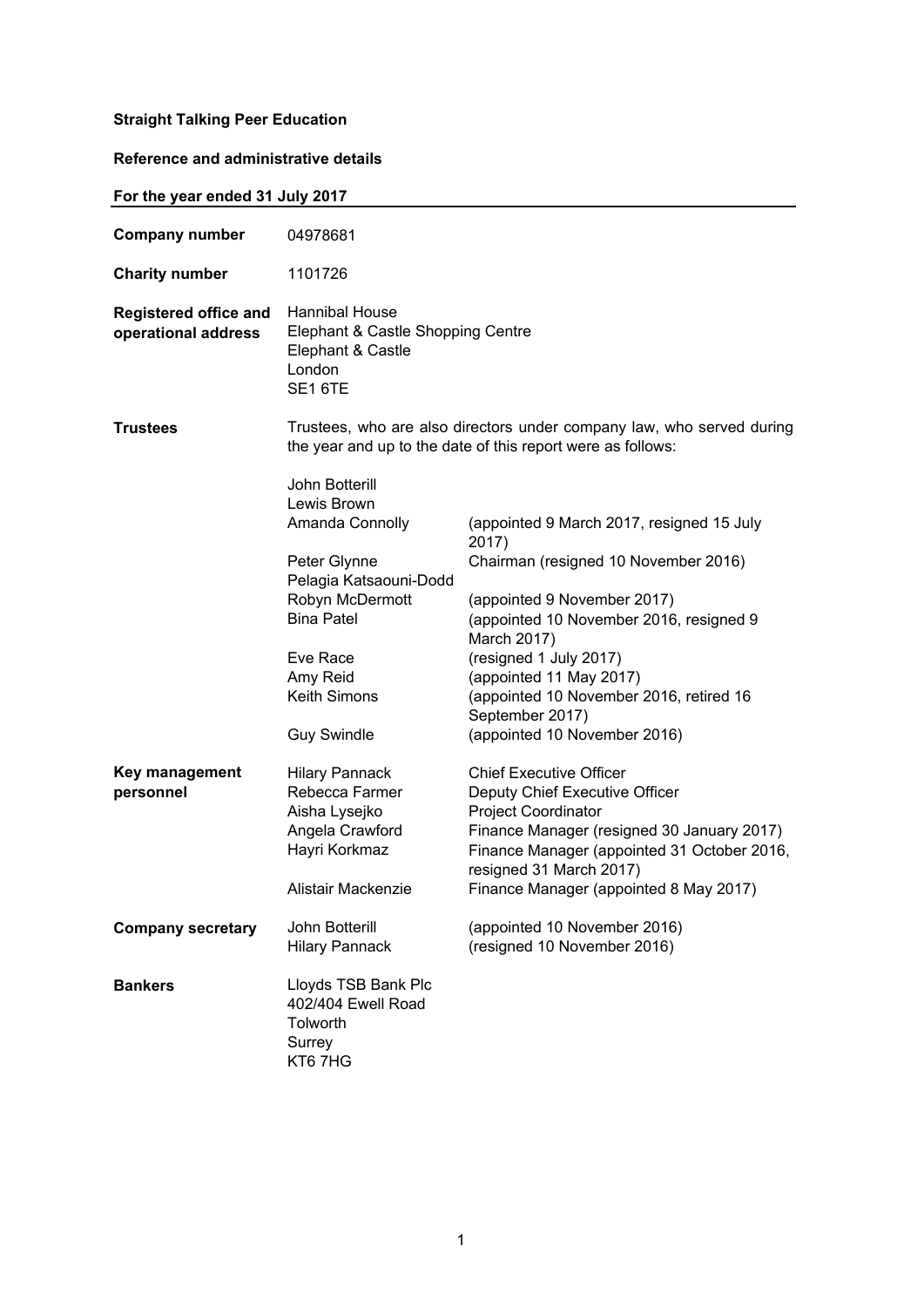# **Reference and administrative details**

# **For the year ended 31 July 2017**

| <b>Auditors</b> | <b>Godfrey Wilson Limited</b>                |
|-----------------|----------------------------------------------|
|                 | Chartered accountants and statutory auditors |
|                 | 5th Floor Mariner House                      |
|                 | 62 Prince Street                             |
|                 | Bristol                                      |
|                 | <b>BS14QD</b>                                |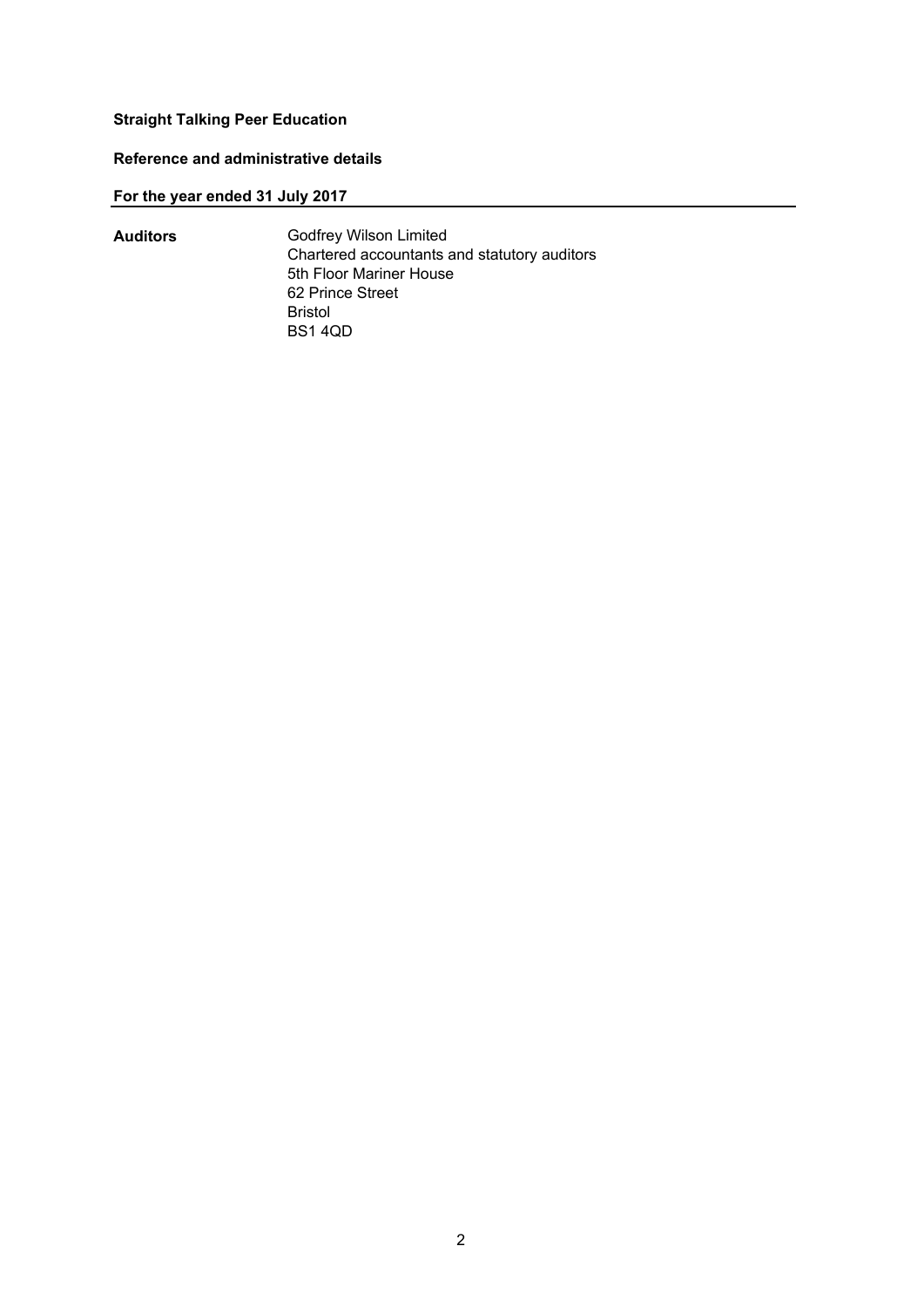#### **Chairman's Statement**

#### For the year ended 31 July 2017

This year, we have seen change and progress at Straight Talking ("the Charity") as we have built on the work we did last year.

In 2016/17 Straight Talking delivered 340 courses in schools reaching approximately 9,000 pupils. Alongside the issue of teenage pregnancy the courses are designed to help pupils recognise child sexual exploitation, abusive behaviour, grooming and coercion. High profile cases of abuse have highlighted the dangers that young people of both sexes and all backgrounds encounter through technology and face to face. Peer Educators continue to deliver the programme for prevention of early parenthood which engenders trust in the pupils so that they can discuss more serious issues.

We ended the year in a good financial position which will enable us to deliver our plans to expand into more London boroughs and to launch our work in the West Midlands. The work we do, addressing early parenthood, pregnancy, relationships and child sexual exploitation, is important to the groups and communities we serve, and our recent move to a central London location at Elephant and Castle, where we have now been for a year, has brought us closer to them.

During the year we executed a restructuring programme to reduce our head office costs significantly. That cost reduction will show fully in next year's accounts. This year, we have increased our income by 12% to £396,858, while our expenditure has risen by only 6% to £392,741. We made a small surplus and our unrestricted reserves are now approximately three months of the following year's budgeted costs, plus 10%. We delivered 340 courses and, having got the new financial year off to a good start, we expect to deliver more courses over the next twelve months.

We have seen a number of changes in the board during the year. Peter Glynne started the year as chairman but then resigned when he moved away. We were delighted and grateful that Keith Simons, a former chairman, came out of retirement to assist us with restructuring the organisation. Keith retired at our AGM in September. I am pleased to welcome a number of new trustees to the organisation and I thank those who have stepped down.

We are well placed to make a significant impact, even in this difficult financial climate. I would like to thank all the staff, trustees, funders and supporters, especially the schools we partner with, for all that they have done.

Lewis Brown Chairman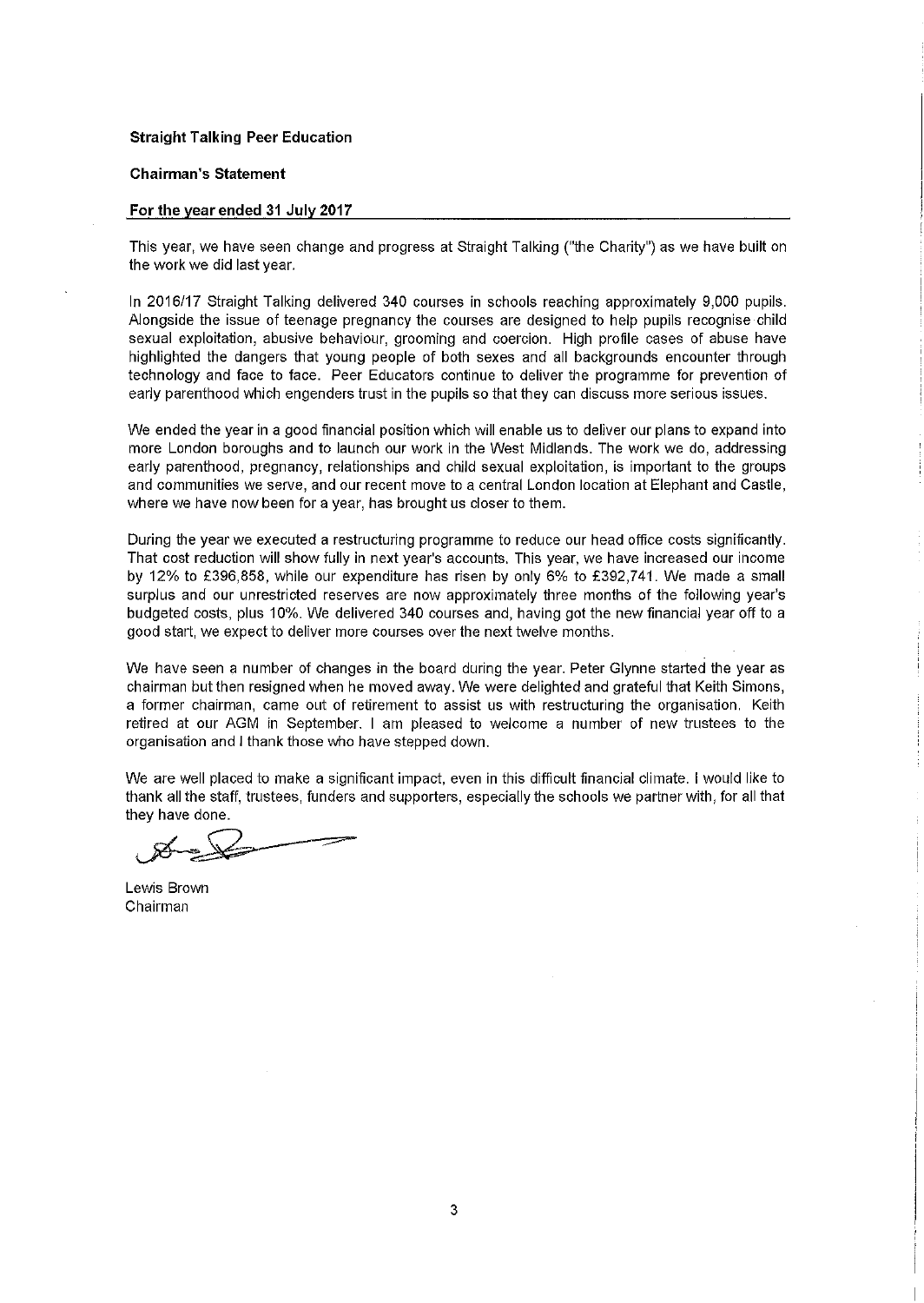#### **Report of the Trustees**

#### **For the year ended 31 July 2017**

The trustees, who are also directors of the Charity for the purpose of the Companies Act 2006 present their report and financial statements of Straight Talking Peer Education for the year ended 31 July 2017. Reference and administrative information set out on page 1 and 2 forms part of this report. The financial statements comply with current statutory requirements, the Memorandum & Articles of Association and the Statement of Recommended Practice - Accounting and Reporting by Charities (effective from January 2015).

#### **Objectives and activities**

#### *Objectives of the charity*

The principal aim of the charity is to preserve the health and advance the education of young people, in particular by the provision of courses on the impact of early parenthood, pregnancy, relationships and child sexual exploitation for such young persons, their parents, guardians and other professionals in this field.

#### *Mission statement*

Straight Talking employs teenage parents to educate young people about early parenthood, pregnancy, relationships and child sexual exploitation, enabling them to make responsible choices.

#### *Public benefit statement*

The trustees confirm that they have had due regard for the Charity Commission Guidance on public benefit when reviewing the charity's aims and objectives, planning future strategy and setting policy.

#### **Strategic priorities**

- To be an effective provider of high quality preventative peer education, presenting the realities and implications of pregnancy and parenting to teenagers in the UK, in order to reduce conception rates;
- To employ and train socially excluded teenage mothers and young fathers to help pupils aged 13-17 years old in schools to recognise Child Sexual Exploitation and abusive behaviour;
- To ensure that teenage parents are equipped with the skills, support and information necessary to break the vicious cycle of poverty, lack of education and discouragement and become emotionally secure and financially independent; and
- To become the expert voice on teenage pregnancy in the UK by providing access to the best upto-date information and knowledge to professionals, young people, the general public and

#### **Structure, governance and management**

Straight Talking Peer Education is a company limited by guarantee. Its operation is governed by a Memorandum & Articles of Association.

The Board of Trustees are responsible for the financial and strategic management of the charity, with formal board meetings being held every two months. Decisions at trustee meetings are usually made by consensus but should there be a difference of opinion, then by a simple majority vote. Decisions and actions are recorded in formal minutes.

A new trustee may only be appointed on the nomination of an existing trustee and seconded by another trustee. New trustees are elected to the board by a simple majority vote of existing trustees. No other organisation or body has the right to appoint the trustees of the charity.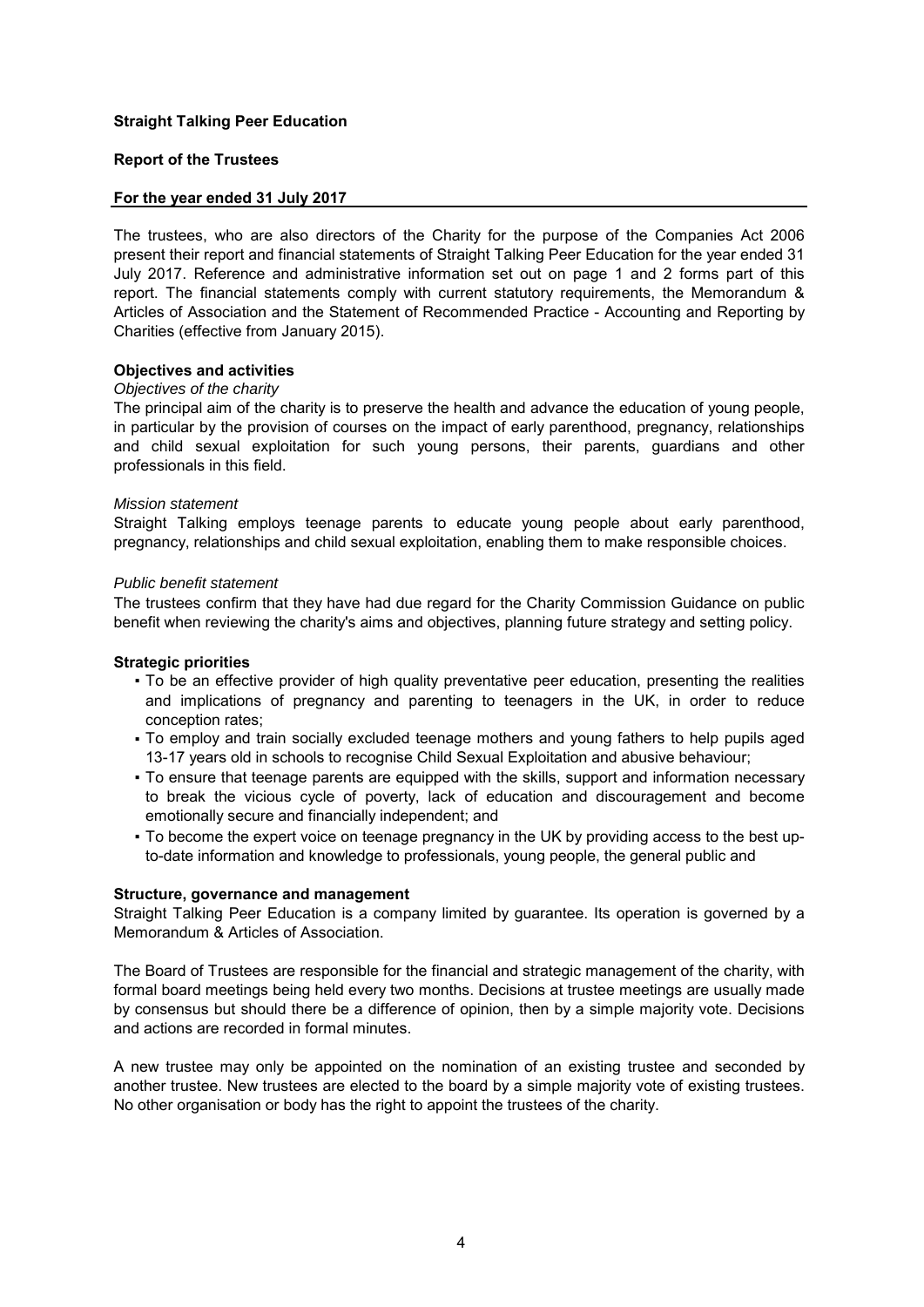#### **Report of the Trustees**

#### **For the year ended 31 July 2017**

The Board of Trustees carries out a regular skills audit to identify existing skills deficits and to strengthen and diversify the board. The recruitment of new trustees is undertaken through open advertisement, together with informal networks and targeted approaches.

The Board of Trustees has seen some members moving on and others joining, so bringing fresh perspectives and skills to the table. Guy Swindle has accounting experience and has worked extensively with Local Authorities in commissioning and change management. Amanda Connelly brought HR expertise to the Board and Amy Reid was welcomed as the new Treasurer. Peter Glynne, Chair, moved away and was temporarily replaced by previous Chair, Keith Simons until Lewis Brown took over the role. The Board's Away Day in September 2017 showed excitement and commitment from everyone for the year ahead.

#### *Induction and training of Trustees*

All trustees receive an introductory briefing from the Chief Executive which includes the history of the organisation, its current strategy and future developments. New trustees are also encouraged to view the charity's work in local schools and to meet peer educators. All trustees are kept up to date with charity law and trustees' responsibilities. Training is delivered as required by internal and external trainers.

#### *Chief Executive Officer*

The day to day running of the charity is managed by a full time Chief Executive. The Chief Executive is employed by the Board of Trustees, is responsible for management, financial controls and implementing policies agreed by the Board of Trustees. She is assisted in this by the senior management team. The members of this team are set out on page 1 of this report.

#### **Achievements and performance**

Straight Talking employed 44 young parents in the academic year 2016/17.

Young parents working for Straight Talking are classified in stages. Stage 1 are Peer Educators, who perform sessional work in schools. Stage 2 and 3 staff have been promoted to posts at head office.

Of the 44 young parents employed, nine of them were employed as Stage 2 staff working 16 hours per week. A further young parent was employed in a Stage 3 role. One Stage 2 became a Stage 3 briefly making two Stage 3s. Both moved on during the year. The young parents Straight Talking supports continue on to employment or training in a variety of fields. Examples include:

- One young parent completed a degree attaining a 2:1, is attending a teacher training course and has joined the Board of Trustees;
- **•** Others have moved on to university courses, teaching assistant posts, midwifery training, event management, outreach work at the Olympic Park and more; and
- Some Stage 2 employees have stayed at Straight Talking learning more transferable skills.

It is significant that when young parents employed by Straight Talking receive a personal phone call, they respond with pride, "I am at work", which recognises a shift in their status.

Results from this year show that;

Stage 1 Peer Educators

- 71% gained increased confidence in talking to those in authority
- **86% gained increased confidence in Public Speaking**
- 50% said that they were more aware of local services
- 100% said they felt less isolated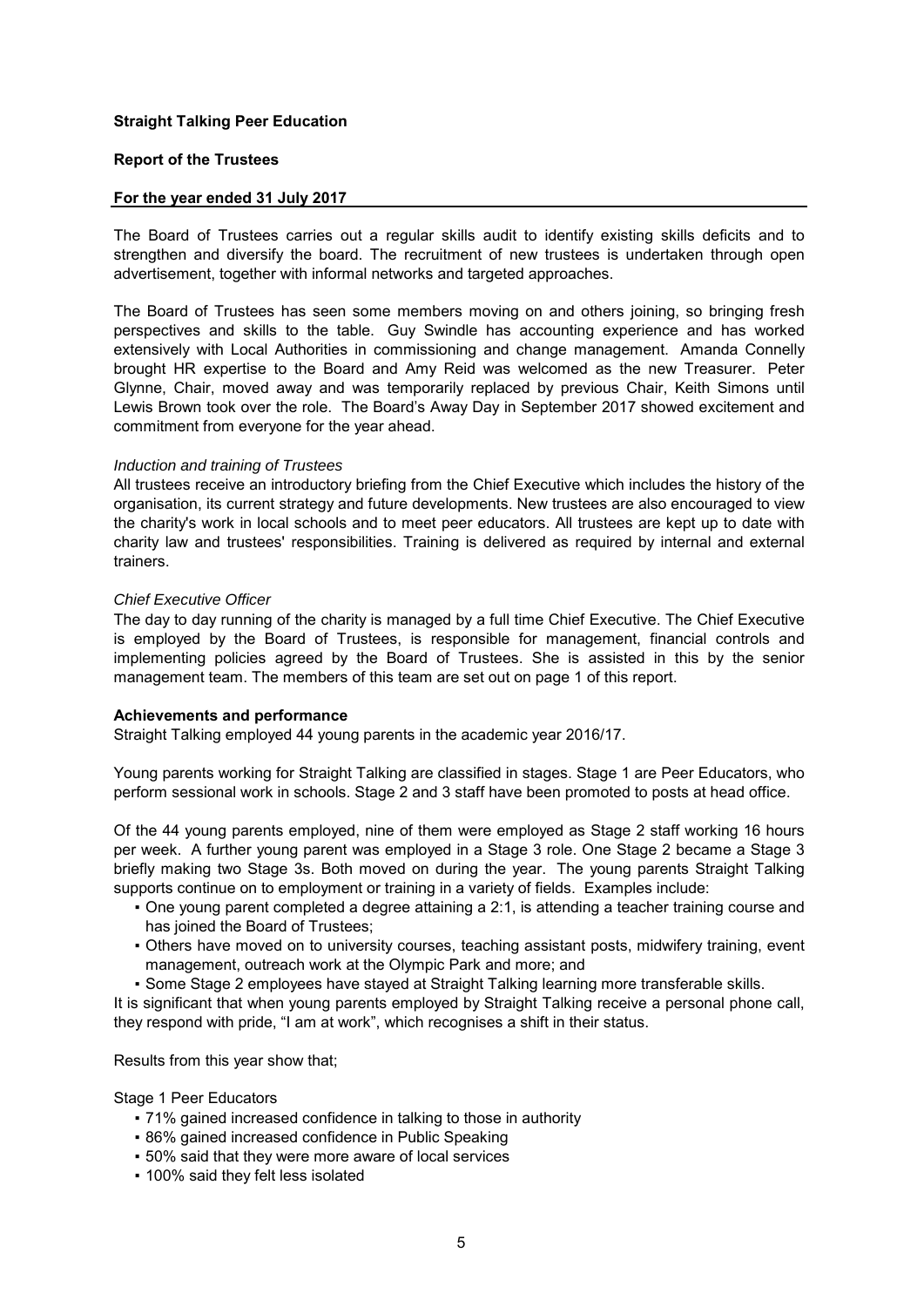## **Report of the Trustees**

#### **For the year ended 31 July 2017**

- 100% felt they were better able to reach their potential
- 93% said they felt they were a better role model to their child
- 74% thought their business skill sets had increased
- **-86% thought their core competences had increased.**

#### Stage 2 Young Parents

- 100% gained increased confidence in talking to those in authority and with work colleagues
- **100% gained increased confidence in Public Speaking**
- 100% said that they were more aware of local services
- 100% said they felt less isolated
- . 100% felt they were better able to reach their potential
- . 100% said they felt they were a better role model to their child
- 91% thought their business skill sets had increased
- **-87% thought their core competences had increased.**

In 2016/17 Straight Talking delivered 340 courses in schools reaching approximately 9,000 pupils.

The continued development and delivery of the programme in schools, designed to help pupils recognise Child Sexual Exploitation, abusive behaviour, grooming and coercion added to information about the dangers of sexting, has been welcomed by teaching staff. High profile cases of abuse have highlighted the dangers that young people of both sexes and all backgrounds encounter through technology and face to face. Peer Educators continue to deliver the programme for prevention of early parenthood which engenders trust in the pupils so that they can discuss more serious issues.

Abusive relationships are almost synonymous with teenage parenthood and it is vital that we tackle this issue so that young parents can move forward in their lives and not be held back through manipulative partners of both sexes. The Ajahma Charitable Trust has been very supportive of this work over several years, enabling teenage mothers and young fathers to attend workshops. Fifteen young parents of both sexes attended an excellent 2-day workshop exploring domestic abuse in all its forms. A local branch of Women's Aid called Solace, facilitated the sessions at a neutral venue.

Straight Talking delivered courses for the second year in Oakhill Secure Training Unit in Milton Keynes. Working closely with the teacher, young parents part re-designed the programme to be relevant for the young offenders.

With the support of the Rayne Foundation over the next two years, the West Midlands expansion of Straight Talking's work is being formed in partnership with Create a Future, a local educational charity. Several other local trusts and foundations have added to the support which gives the new scheme stability going forward.

It was necessary in this financial year to underake a restructure of the organisation, in which the senior management team was reduced.

In August 2016, working with ASTOP who source free office space, Straight Talking moved from a 500sq ft. office in Kingston upon Thames to 11,500sq ft. of space just above the underground and overground stations at Elephant & Castle. The space is pro bono, subject to a number of conditions. We are responsible for payment of utilities and it is a short term arrangement whilst the landlord seeks planning permission.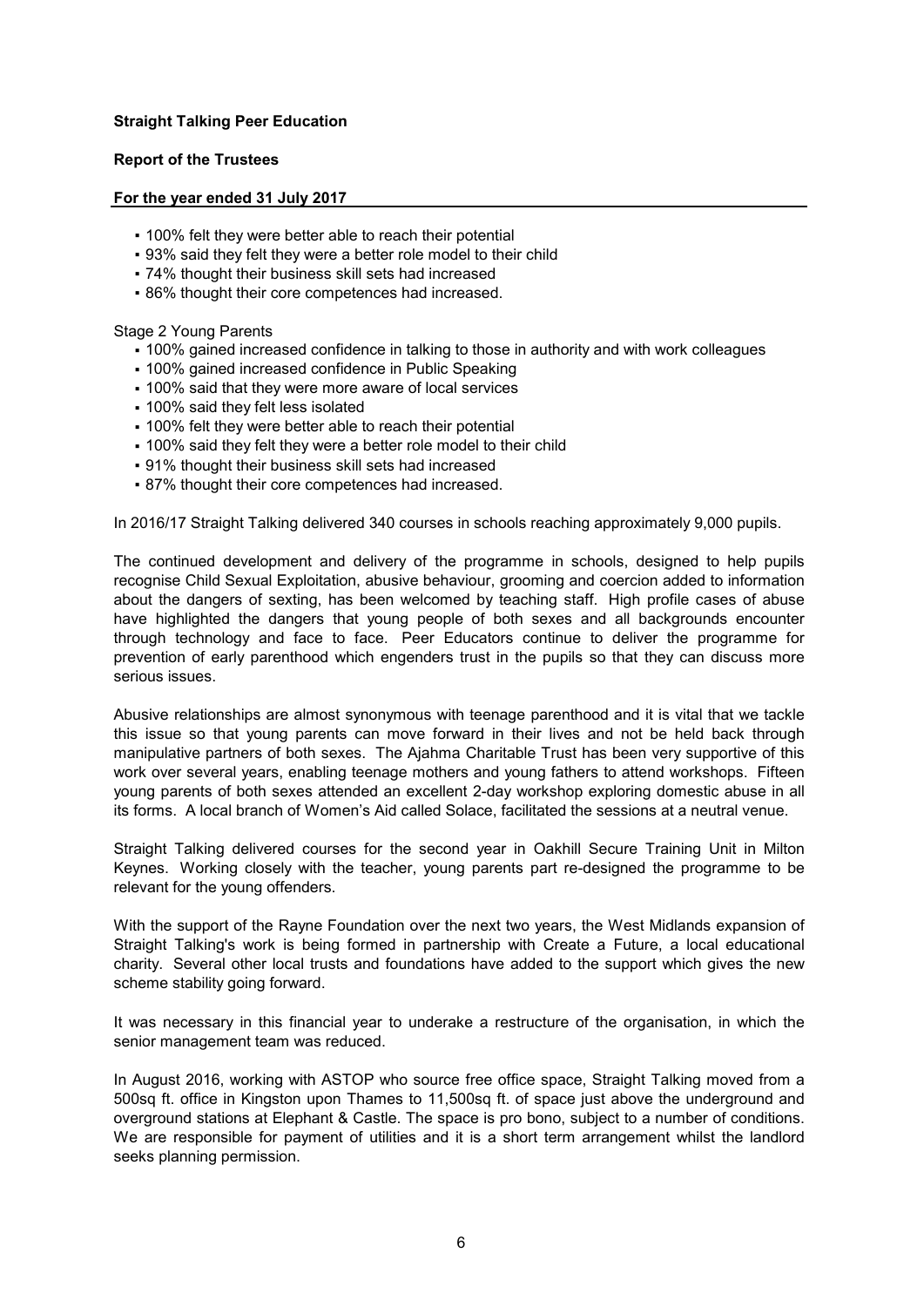#### **Report of the Trustees**

#### **For the year ended 31 July 2017**

The move has placed Straight Talking in the heart of the community it serves and central to all the boroughs it needs to reach. Young parents no longer have to cross London to reach Head Office. Recruitment and retention improved greatly and by the end of the academic year, the charity had established its work in 22 London boroughs.

The new office size allows training to be carried out in-house and space to be shared with several other organisations that work together with Straight Talking, offering skills and opportunities for young parents. These organisations have made a voluntary contribution for the space offered, thereby reducing spend.

Links have been made with organisations in the area including Lewisham and Southwark CVS, Children's Centres and other charities.

More recently young parents were introduced to opera through Arts Council subsidised tickets from one of the organisations that share the office space. They enjoyed the opera immensely and asked for an opportunity to see another production.

Straight Talking would like to thank all its funders who make such a positive difference to young people's lives. Many trusts and foundations have donated long term support to the charity. This year the charity has attracted funding from some Housing Associations which helps to diversify funding streams and give more stability. In particular, we would like to extend our thanks to the Peacock Trust who have funded the work of Straight Talking from its conception almost 20 years ago.

#### **Financial review**

The financial statements for the year ending 31 July 2017 show an increase in income of £44,045 (12%) to £396,858. The restricted income rose and there was an increase in the restricted income carried forward as we fundraised to expand in the West Midlands. This work will commence in the financial year ending in July 2018. The level of expenditure has increased over last year by £20,959 (6%). We have increased the number of courses supplied and there has been a charge for restructuring the organisation to make us more efficient in the future. These cost efficiencies will show more clearly next year.

The excellent fundraising result is from the work of Hilary Pannack and Aisha Lysejko and the new financial year has started well. The costs of fundraising are mainly the allocation of staff salaries and these costs have risen as a greater proportion of the Chief Executive's time has been expended in this area.

Even with the restructuring costs the organisation has made a small surplus for the year £4,117 which is pleasing in the current climate for charities and schools.

#### **Reserves**

We have again had a deficit on unrestricted reserves which was due to the restructuring costs. The level of unrestricted reserves at the year end is compliant with our policy to maintain unrestricted reserves of 3 months current expenditure plus 10%. As mentioned above, restricted income has risen as we fundraised to expand in the West Midlands, and it is expected that the level of restricted reserves will reduce by the end of the next financial year once this expansion commences.

#### **Investment policy**

The reserves of the charity are held in an interest bearing deposit account with Lloyds Bank. Due to the level of interest rates our bank interest remained minimal at £93 for the year.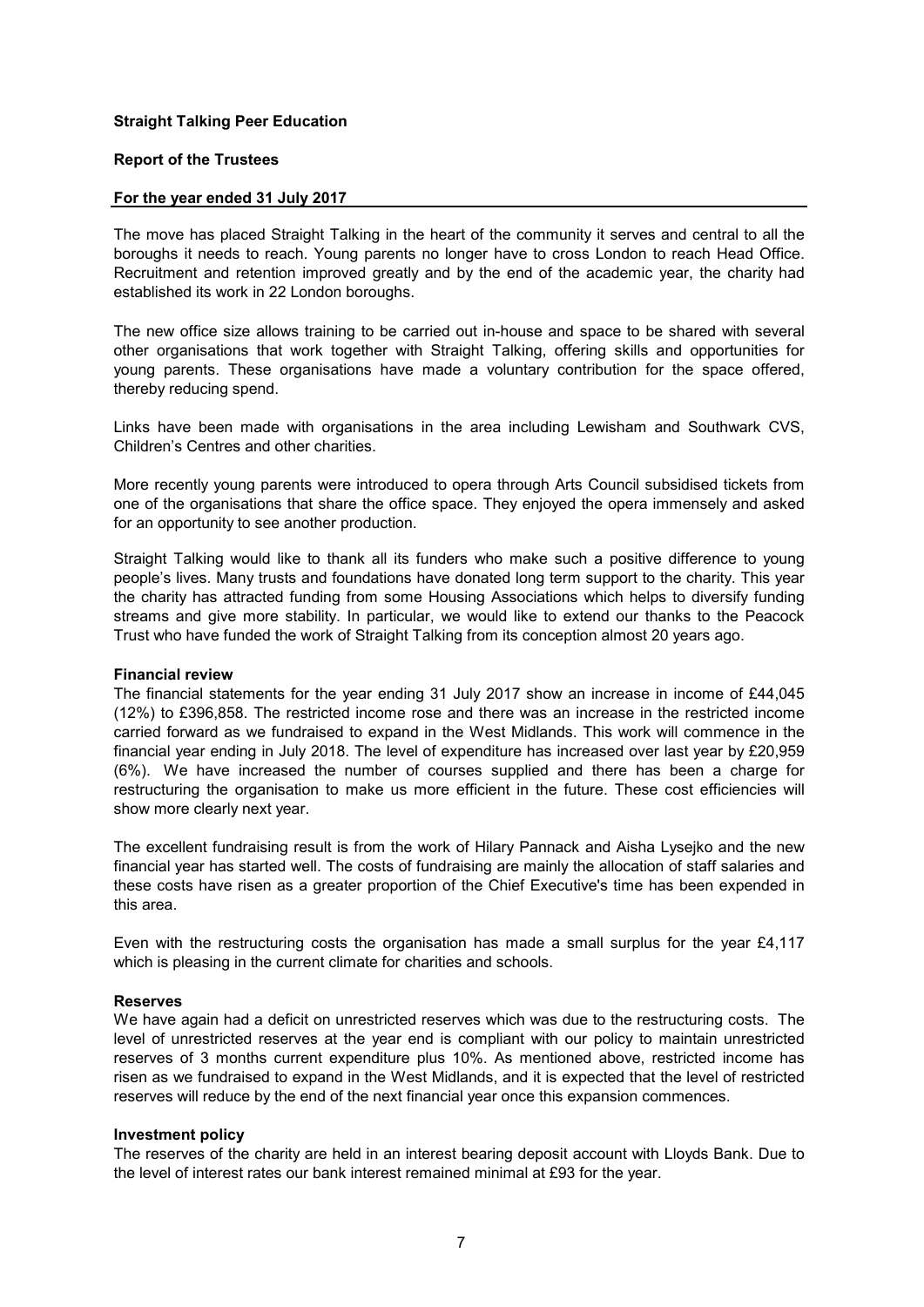#### **Report of the Trustees**

#### **For the year ended 31 July 2017**

#### **Risk management**

The trustees and senior management undertake a risk review annually to identify business risks the charity faces, prioritising them in terms of potential impact and likelihood of occurrence and identifying means of mitigating risks. Given the current economic climate, the major risks facing the charity continue to relate to maintaining and growing income levels from all sources to finance its activities and deliver its strategic plans. Key risks and their potential impact on income and the charity's activities are monitored continually and reviewed regularly by senior management and reported to the trustees. In particular, Straight Talking is mindful of the risks associated with working with children and young people and regularly reviews its child protection policy.

#### **Future plans**

- Expand to areas with high or persistent rates of teenage pregnancy and parenthood;
- Target our services to those at risk;
- Training and employment for additional teenage parents in all areas of operation;
- Further domestic violence residential training and awareness programmes;
- Campaign for best practice in working to prevent early parenthood and for better outcomes for young parents; and
- Further media coverage and greater online presence to raise the profile of the charity.

#### **Statement of responsibilities of the trustees**

The trustees are required to prepare financial statements for each financial year, which give a true and fair view of the state of affairs of the charity for the year. In preparing those financial statements the trustees are required to:

- select suitable accounting policies and then apply them consistently:
- observe the methods and principles in the Charities SORP;
- make judgements and estimates that are reasonable and prudent;
- state whether applicable accounting standards and statements of recommended practice have been followed, subject to any material departures disclosed and explained in the financial statements; and
- prepare the financial statements on the going concern basis unless it is inappropriate to presume that the charity will continue in operation.

The trustees confirm that they have complied with all the above requirements in preparing the financial statements.

The trustees are responsible for keeping proper accounting records which disclose with reasonable accuracy at any time the financial position of the charity and which enable them to ensure that the financial statements comply with the Companies Act 2006. The trustees are also responsible for safeguarding the assets of the charity and hence for taking reasonable steps for the prevention and detection of fraud and other irregularities.

The trustees confirm that to the best of their knowledge there is no information relevant to the audit of which the auditors are unaware. The trustees also confirm that they have taken all necessary steps to ensure that they themselves are aware of all relevant audit information and that this information has been communicated to the auditors.

Members of the charity guarantee to contribute an amount not exceeding £10 to the assets of the charity in the event of winding up. The trustees are members of the charity but this entitles them only to voting rights. The trustees have no beneficial interest in the charity.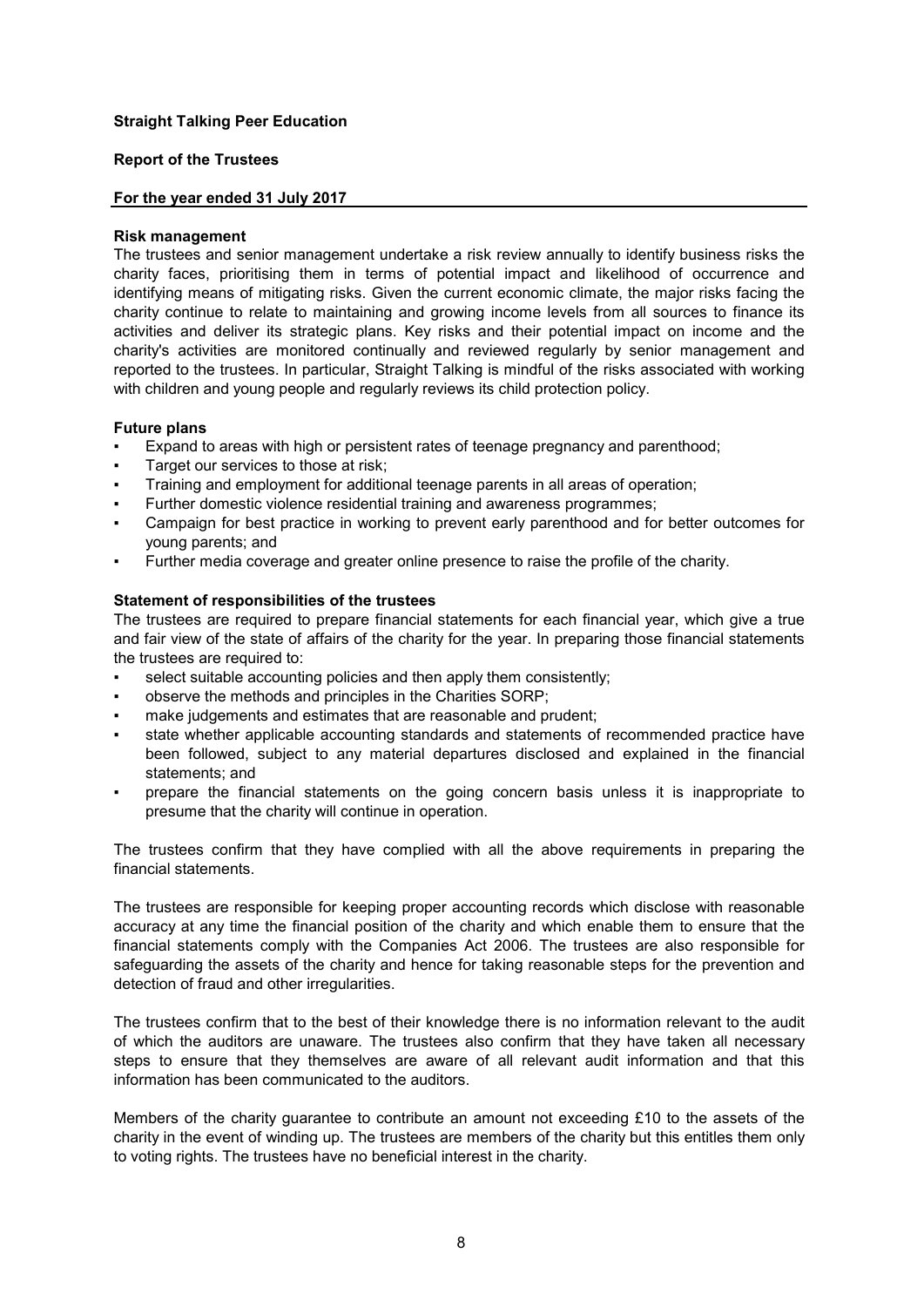#### **Report of the Trustees**

# For the year ended 31 July 2017

#### **Auditors**

Godfrey Wilson Limited were re-appointed as the charitable company's auditors during the period and have expressed their willingness to act in that capacity.

Approved by the trustees on 30 January 2018 and signed on their behalf by

Botterle

John Botterill Trustee and Company Secretary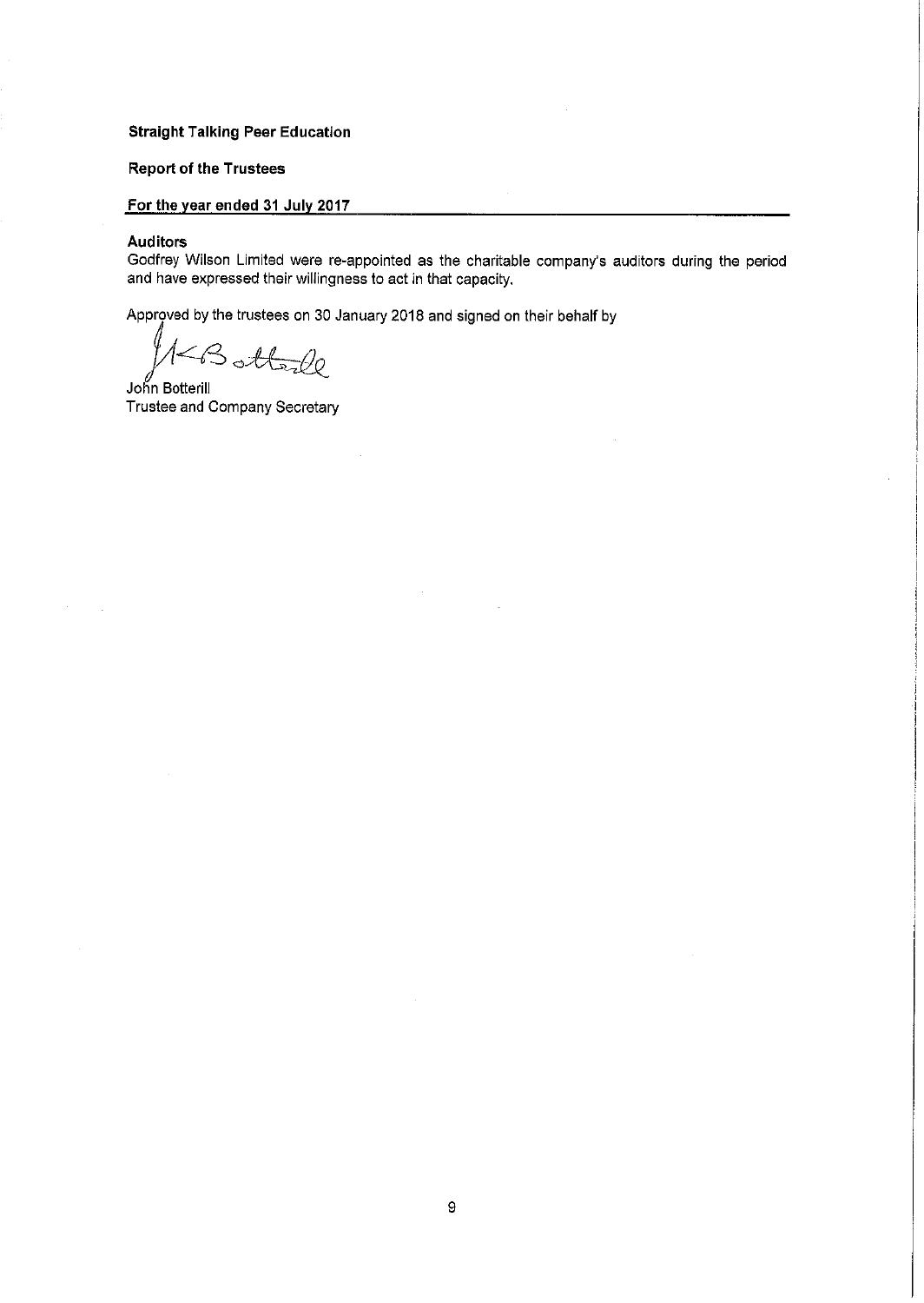#### **Independent auditors' report**

#### **To the members of**

#### **Straight Talking Peer Education**

We have audited the financial statements of Straight Talking Peer Education for the year ended 31 July 2017 which comprise the statement of financial activities, balance sheet and the related notes. The financial reporting framework that has been applied in their preparation is applicable law and United Kingdom Accounting Standards (United Kingdom Generally Accepted Accounting Practice).

This report is made solely to the charity's members, as a body, in accordance with Chapter 3 of Part 16 of the Companies Act 2006. Our audit work has been undertaken so that we might state to the charity's members those matters we are required to state to them in an auditor's report and for no other purpose. To the fullest extent permitted by law, we do not accept or assume responsibility to anyone other than the charity and the charity's members as a body, for our audit work, for this report, or for the opinions we have formed.

#### **Respective responsibilities of the trustees and auditors**

As explained more fully in the Trustees' Responsibilities Statement, the trustees (who are also the directors of the charitable company for the purposes of company law) are responsible for the preparation of the financial statements and for being satisfied that they give a true and fair view.

Our responsibility is to audit and express an opinion on the financial statements in accordance with applicable law and International Standards on Auditing (UK and Ireland). Those standards require us to comply with the Auditing Practices Board's Ethical Standards for Auditors.

#### **Scope of the audit of the financial statements**

An audit involves obtaining evidence about the amounts and disclosures in the financial statements sufficient to give reasonable assurance that the financial statements are free from material misstatement, whether caused by fraud or error. This includes an assessment of whether the accounting policies are appropriate to the charitable company's circumstances, and have been consistently applied and adequately disclosed, the reasonableness of significant accounting estimates made by the trustees, and the overall presentation of the financial statements. In addition, we read all the financial and non-financial information in the Annual Report to identify material inconsistencies with the audited financial statements. If we become aware of any apparent material misstatements or inconsistencies, we consider the implications for our report.

## **Opinion on financial statements**

In our opinion the financial statements:

- give a true and fair view of the state of the charitable company's affairs as at 31 July 2017 and of its incoming resources and application of resources, including its income and expenditure, for the year then ended;
- **•** have been properly prepared in accordance with United Kingdom Generally Accepted Accounting Practice; and
- **•** have been prepared in accordance with the requirements of the Companies Act 2006.

#### **Opinion on other matters prescribed by the Companies Act 2006**

In our opinion the information given in the Trustees' Annual Report for the financial year for which the financial statements are prepared is consistent with the financial statements.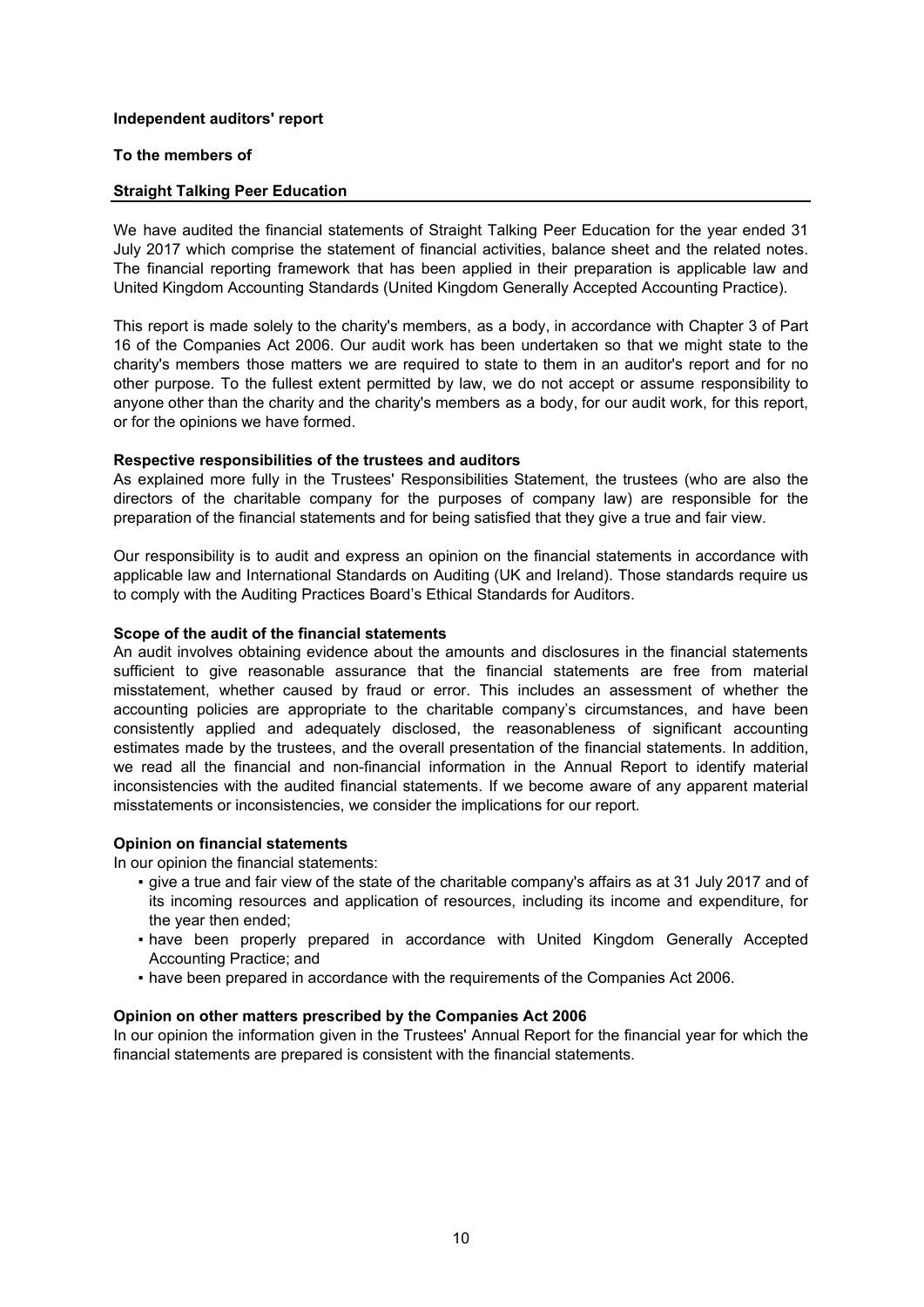#### Independent auditors' report

#### To the members of

#### **Straight Talking Peer Education**

#### Matters on which we are required to report by exception

We have nothing to report in respect of the following matters where the Companies Act 2006 requires us to report to you if, in our opinion:

- adequate accounting records have not been kept or returns adequate for our audit have not been received from branches not visited by us;
- the financial statements are not in agreement with the accounting records and returns;
- certain disclosures of trustees' remuneration specified by law are not made; or
- . we have not received all the information and explanations we require for our audit.

Robin

Date: 5 FEBRUARY 2018

Rob Wilson FCA (Senior Statutory Auditor)

For and on behalf of: **GODFREY WILSON LIMITED** Chartered accountants and statutory auditors 5th Floor Mariner House 62 Prince Street **Bristol BS1 4QD**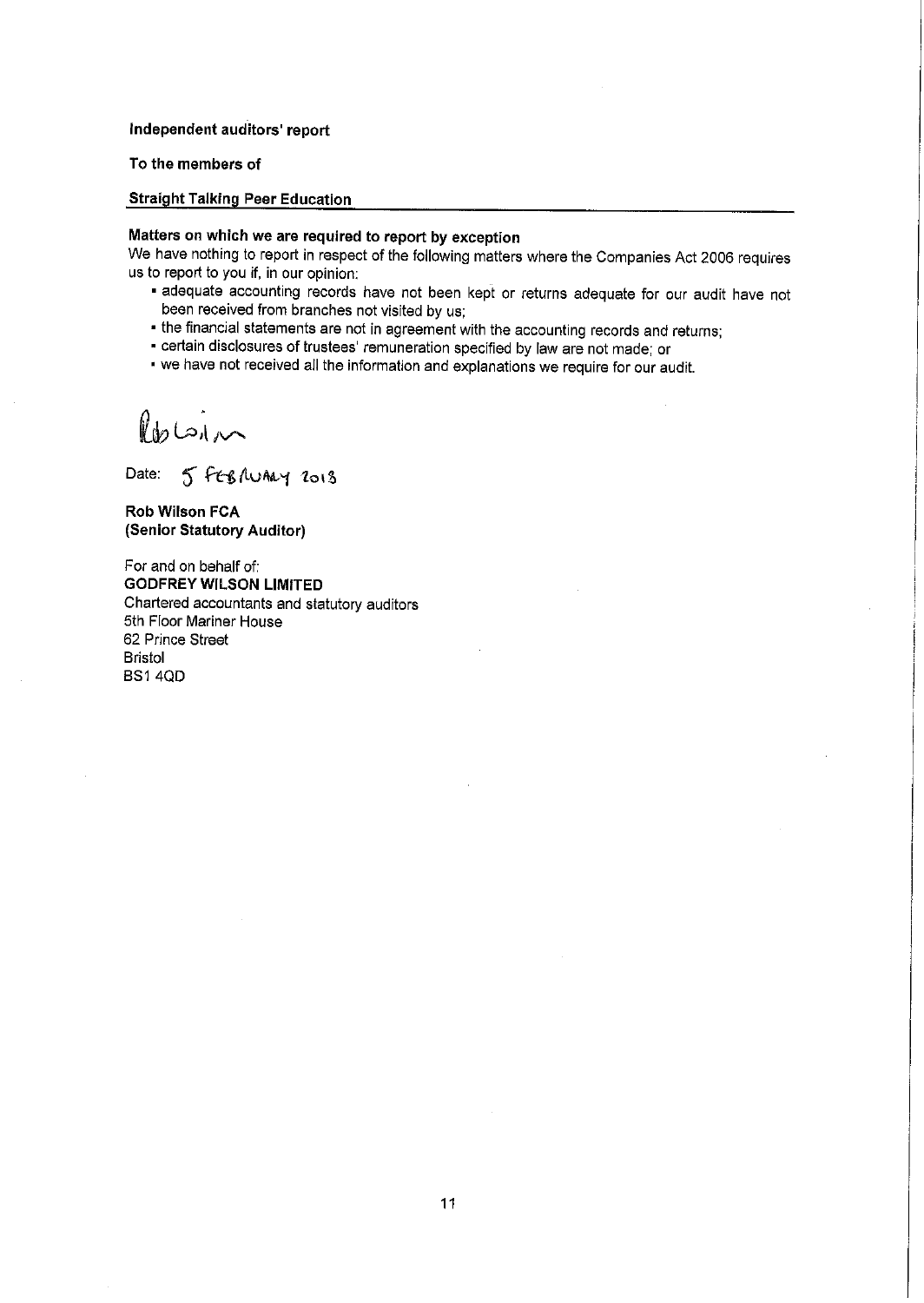**Statement of financial activities** *(incorporating an income and expenditure account)*

# **For the year ended 31 July 2017**

|                                    |                | <b>Restricted Unrestricted</b> |           | 2017<br><b>Total</b> | 2016<br>Total |
|------------------------------------|----------------|--------------------------------|-----------|----------------------|---------------|
|                                    | <b>Note</b>    | £                              | £         | £                    | £             |
| Income from:                       |                |                                |           |                      |               |
| Donations                          | 3              | 12,364                         | 78,045    | 90,409               | 123,755       |
|                                    |                |                                |           |                      |               |
| Charitable activities              | 4              | 290,617                        | 8,419     | 299,036              | 228,959       |
| Other trading activities           |                |                                | 7,320     | 7,320                |               |
| Investments & other trading income |                |                                | 93        | 93                   | 99            |
| <b>Total income</b>                |                | 302,981                        | 93,877    | 396,858              | 352,813       |
|                                    |                |                                |           |                      |               |
| <b>Expenditure on:</b>             |                |                                |           |                      |               |
| Raising funds                      |                | 46,556                         | 16,733    | 63,289               | 56,254        |
| Charitable activities              |                |                                |           |                      |               |
|                                    |                | 231,525                        | 97,927    | 329,452              | 315,528       |
| <b>Total expenditure</b>           | 6              | 278,081                        | 114,660   | 392,741              | 371,782       |
| Net income / (expenditure)         |                | 24,900                         | (20, 783) | 4,117                | (18,969)      |
|                                    |                |                                |           |                      |               |
| Transfers between funds            |                |                                |           |                      |               |
| Net movement in funds              | $\overline{7}$ | 24,900                         | (20, 783) | 4,117                | (18,969)      |
|                                    |                |                                |           |                      |               |
| <b>Reconciliation of funds:</b>    |                |                                |           |                      |               |
| Total funds brought forward        |                | 49,605                         | 144,917   | 194,522              | 213,491       |
| <b>Total funds carried forward</b> |                | 74,505                         | 124,134   | 198,639              | 194,522       |

All of the above results are derived from continuing activities. There were no other recognised gains or losses other than those stated above. Movements in funds are disclosed in Note 14 to the accounts.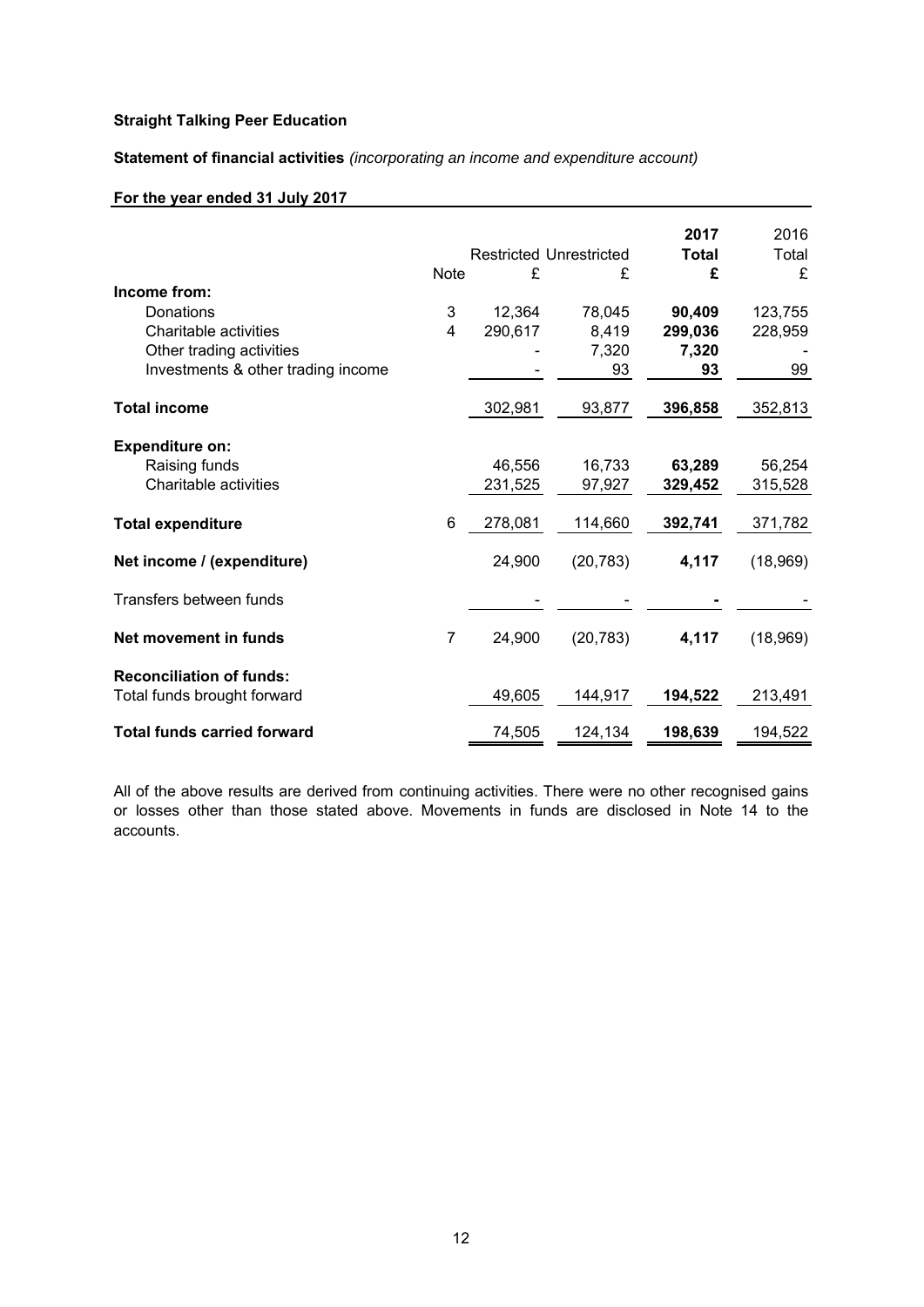#### **Balance sheet**

# As at 31 July 2017

|                                                                         | Note | £                           | 2017<br>£         | 2016<br>£                    |
|-------------------------------------------------------------------------|------|-----------------------------|-------------------|------------------------------|
| <b>Fixed assets</b><br>Tangible assets                                  | 10   |                             | 1,375             | 1,249                        |
| <b>Current assets</b><br>Debtors<br>Cash at bank and in hand            | 11   | 1,926<br>230,230<br>232,156 |                   | 11,768<br>196,723<br>208,491 |
| Liabilities<br>Creditors: amounts falling due within 1 year             | 12   | (34, 892)                   |                   | (15, 218)                    |
| Net current assets                                                      |      |                             | 197,264           | 193,273                      |
| <b>Net assets</b>                                                       | 13   |                             | 198,639           | 194,522                      |
| <b>Funds</b><br>Restricted funds<br>Unrestricted funds<br>General funds | 14   |                             | 74,505<br>124.134 | 49,605<br>144,917            |
| <b>Total charity funds</b>                                              |      |                             | 198,639           | 194,522                      |

These accounts have been prepared in accordance with the special provisions applicable to companies subject to the small companies' regime.

Approved by the trustees on 30 January 2018 and signed on their behalf by

deleid

Amy Reid Treasurer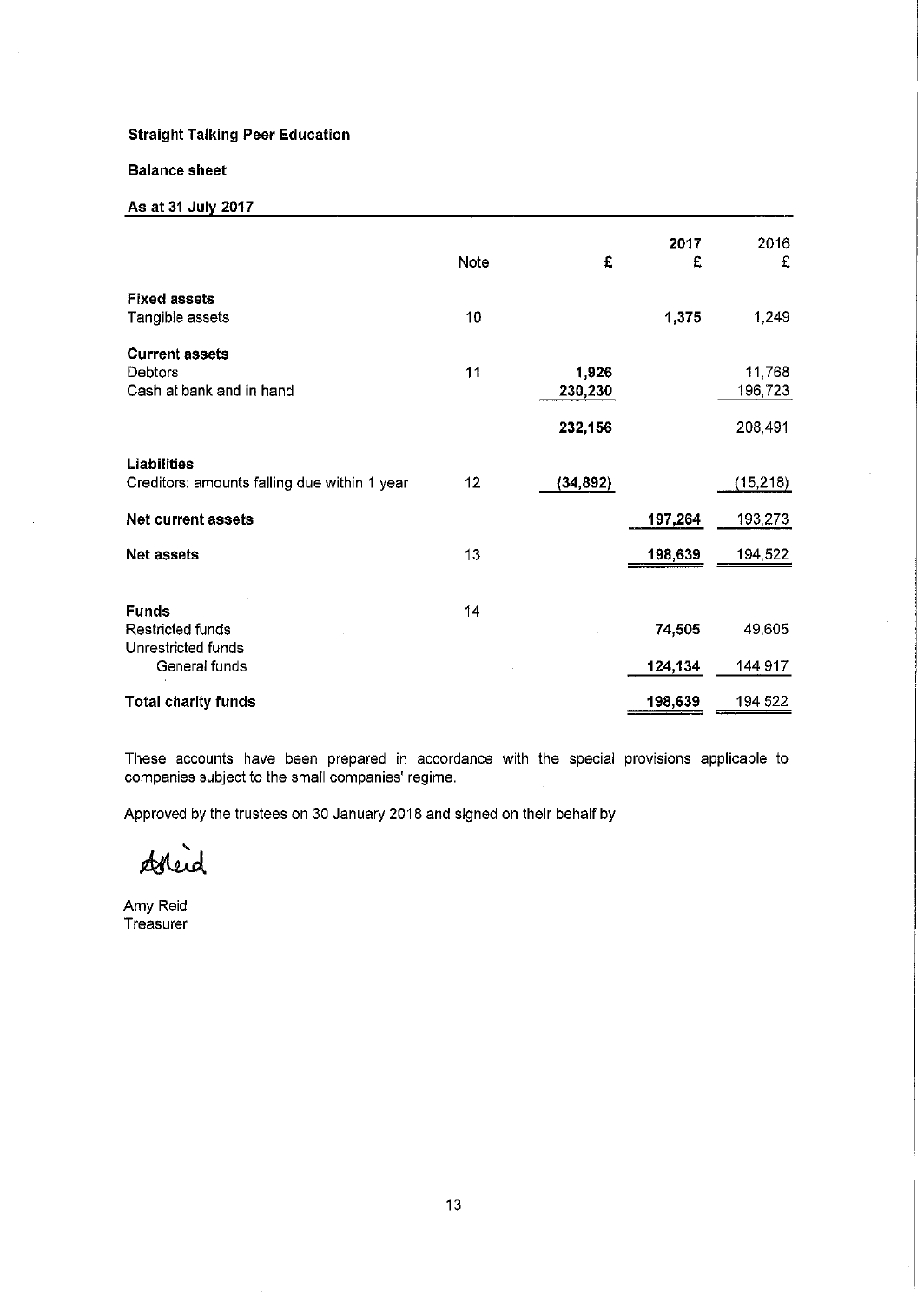#### **Notes to the financial statements**

#### **For the year ended 31 July 2017**

#### **1. Accounting policies**

# **a) Basis of preparation**

The financial statements have been prepared in accordance with Accounting and Reporting by Charities: Statement of Recommended Practice applicable to charities in preparing their accounts in accordance with the Financial Reporting Standard applicable in the UK and Republic of Ireland (FRS 102) (effective 1 January 2015) - (Charities SORP (FRS 102)), the Financial Reporting Standard applicable in the UK and Republic of Ireland (FRS 102) and the Companies Act 2006.

Straight Talking Peer Education meets the definition of a public benefit entity under FRS 102. Assets and liabilities are initially recognised at historical cost or transaction value unless otherwise stated in the relevant accounting policy notes.

#### **b) Going concern basis of accounting**

The accounts have been prepared on the assumption that the charity is able to continue as a going concern, which the trustees consider appropriate having regard to the current level of unrestricted reserves. There are no material uncertainties about the charity's ability to continue as a going concern.

#### **c) Income**

Income is recognised when the charity has entitlement to the funds, any performance conditions attached to the items of income have been met, it is probable that the income will be received and the amount can be measured reliably.

Income from the government and other grants, whether 'capital' grants or 'revenue' grants, is recognised when the charity has entitlement to the funds, any performance conditions attached to the grants have been met, it is probable that the income will be received and the amount can be measured reliably and is not deferred.

Other trading income represents funds received for provision of services and other ad-hoc items.

## **d) Donated services and facilities**

Donated professional services and donated facilities are recognised as income when the charity has control over the item, any conditions associated with the donated item have been met, the receipt of economic benefit from the use by the charity of the item is probable and the economic benefit can be measured reliably. In accordance with the Charities SORP (FRS 102), general volunteer time is not recognised.

On receipt, donated professional services and donated facilities are recognised on the basis of the value of the gift to the charity which is the amount the charity would have been willing to pay to obtain services or facilities of equivalent economic benefit on the open market; a corresponding amount is then recognised in expenditure in the period of receipt.

#### **e) Interest receivable**

Interest on funds held on deposit is included when receivable and the amount can be measured reliably by the charity; this is normally upon notification of the interest paid or payable by the bank.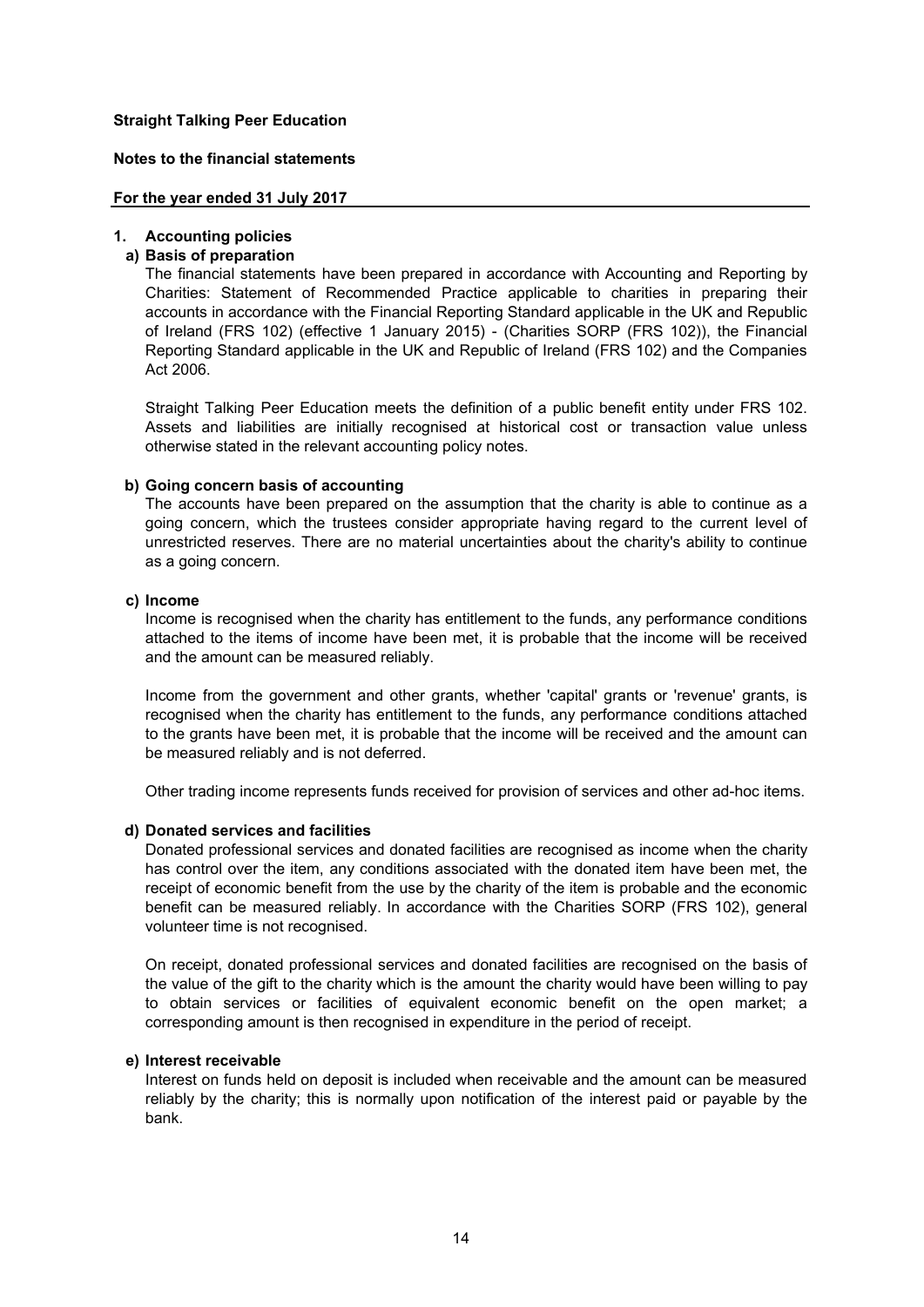#### **Notes to the financial statements**

#### **For the year ended 31 July 2017**

#### **f) Funds accounting**

Unrestricted funds are available to spend on activities that further any of the purposes of the charity. Restricted funds are donations which the donor has specified are to be solely used for particular areas of the charity's work or for specific projects being undertaken by the charity.

#### **g) Expenditure and irrecoverable VAT**

Expenditure is recognised once there is a legal or constructive obligation to make a payment to a third party, it is probable that settlement will be required and the amount of the obligation can be measured reliably.

Irrecoverable VAT is charged as a cost against the activity for which the expenditure was incurred.

#### **h) Allocation of support costs**

Support costs are those functions that assist the work of the charity but do not directly undertake charitable activities. These costs have been allocated between cost of raising funds and expenditure on charitable activities on the following basis:

| Raising funds         | 11.1% |
|-----------------------|-------|
| Charitable activities | 88.9% |

#### **i) Tangible fixed assets**

Depreciation is provided at rates calculated to write down the cost of each asset to its estimated residual value over its expected useful life. The depreciation rates in use are as follows:

Fixtures, fittings and equipment 3 years straight line

Items of equipment are capitalised where the purchase price exceeds £500.

#### **j) Debtors**

Trade and other debtors are recognised at the settlement amount due after any trade discount offered. Prepayments are valued at the amount prepaid net of any trade discounts due.

#### **k) Cash at bank and in hand**

Cash at bank and cash in hand includes cash and short term highly liquid investments with a short maturity of three months or less from the date of acquisition or opening of the deposit or similar account.

# **l) Creditors**

Creditors and provisions are recognised where the charity has a present obligation resulting from a past event that will probably result in the transfer of funds to a third party and the amount due to settle the obligation can be measured or estimated reliably. Creditors and provisions are normally recognised at their settlement amount after allowing for any trade discounts due.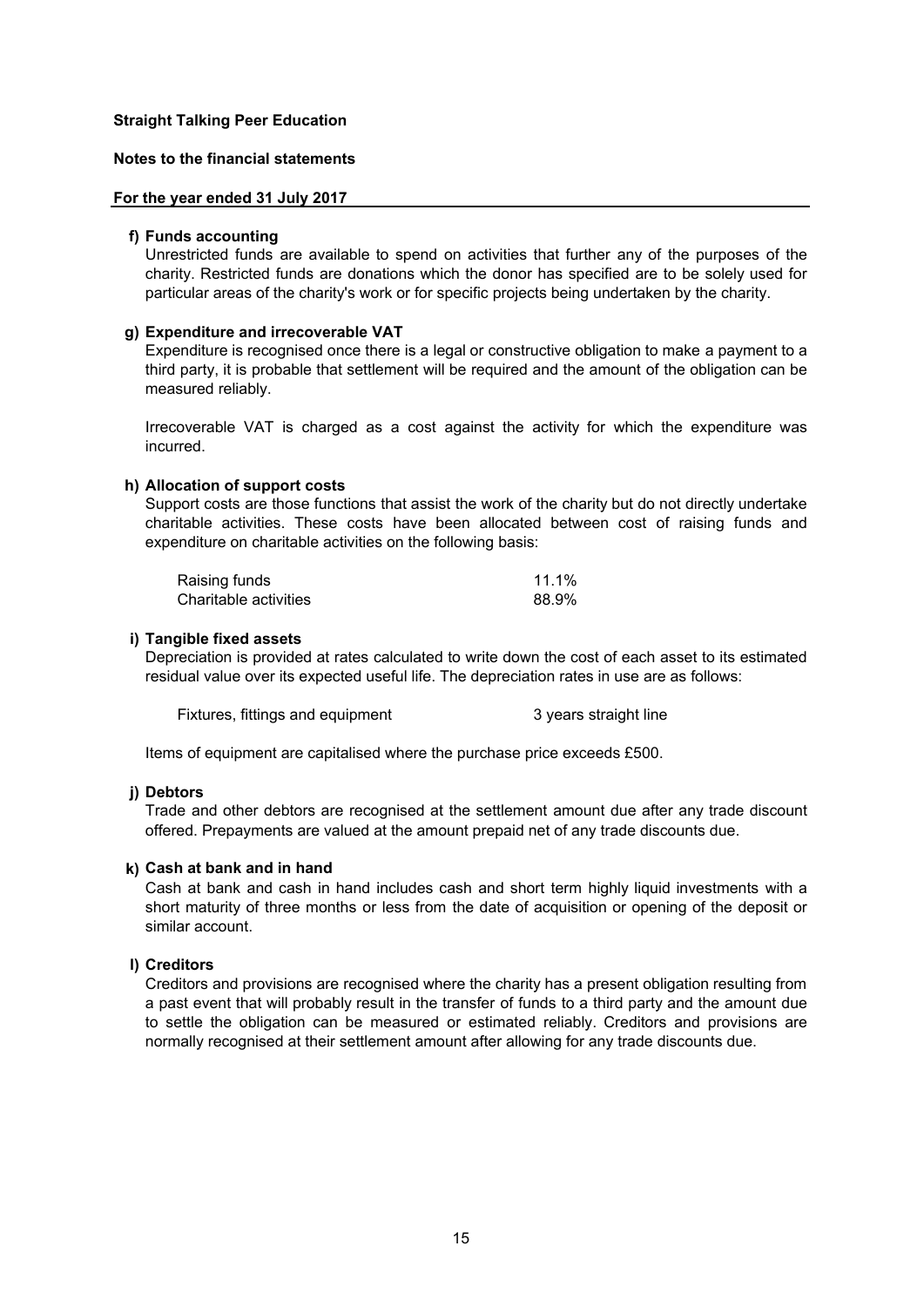## **Notes to the financial statements**

#### **For the year ended 31 July 2017**

#### **m) Financial instruments**

The trust only has financial assets and financial liabilities of a kind that qualify as basic financial instruments. Basic financial instruments are initially recognised at transaction value and subsequently measured at their settlement value with the exception of bank loans which are subsequently recognised at amortised cost using the effective interest method.

#### **n) Pension costs**

The charity operates defined contribution pension arrangements and the pension charge represents the amounts payable by the charity to the funds of staff which are held separately from those of the charity.

#### **2. Prior period comparatives**

|                            |           |                         | 2016      |
|----------------------------|-----------|-------------------------|-----------|
|                            |           | Restricted Unrestricted | Total     |
|                            | £         | £                       | £         |
| Income from:               |           |                         |           |
| Donations                  | 37,684    | 86,071                  | 123,755   |
| Charitable activities      | 217,860   | 11,099                  | 228,959   |
| Investments                |           | 99                      | 99        |
| <b>Total income</b>        | 255,544   | 97,269                  | 352,813   |
| <b>Expenditure on:</b>     |           |                         |           |
| Raising funds              | 15,214    | 41,040                  | 56,254    |
| Charitable activities      | 252,895   | 62,633                  | 315,528   |
| <b>Total expenditure</b>   | 268,109   | 103,673                 | 371,782   |
| Net income / (expenditure) | (12, 565) | (6, 404)                | (18, 969) |
| Transfers between funds    |           |                         |           |
| Net movement in funds      | (12,565)  | (6, 404)                | (18,969)  |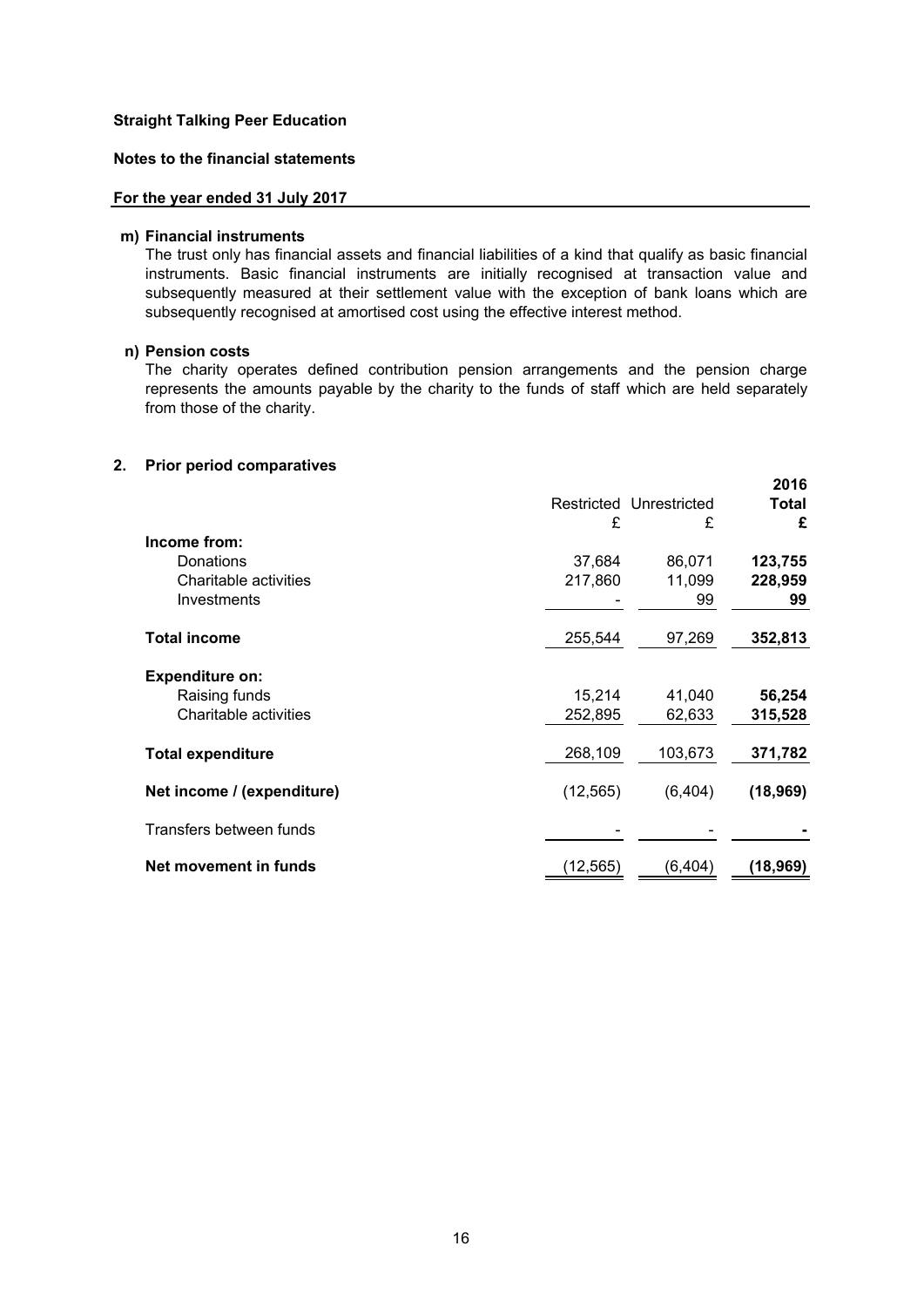**Notes to the financial statements**

# **For the year ended 31 July 2017**

# **3. Income from donations**

| כווטוווס ווטווו עטוומנוטווס             |        |                         | 2017         | 2016    |
|-----------------------------------------|--------|-------------------------|--------------|---------|
|                                         |        | Restricted Unrestricted | <b>Total</b> | Total   |
|                                         | £      | £                       | £            | £       |
|                                         |        |                         |              |         |
| Donations > £5,000                      |        |                         |              |         |
| <b>DCR Allen Charitable Trust</b>       |        | 5,000                   | 5,000        |         |
| <b>Garfield Weston Foundation</b>       |        | 30,000                  | 30,000       |         |
| Paradigm Foundation                     | 9,864  |                         | 9,864        | 9,864   |
| <b>Peacock Charitable Trust</b>         |        | 7,000                   | 7,000        | 5,000   |
| Raise Your Hands                        |        |                         |              | 19,000  |
| <b>Richmond Parish Lands Charity</b>    |        |                         |              | 5,405   |
| The Leathersellers' Company CF          |        | 5,000                   | 5,000        | 5,000   |
| Scouloudi Foundation                    |        | 5,000                   | 5,000        | 5,000   |
| The Swire Charitable Trust              |        |                         |              | 5,000   |
| The Wessex Youth Trust                  |        |                         |              | 7,100   |
| Donations < £5,000                      |        |                         |              |         |
| <b>Essex Youth Trust</b>                | 2,500  |                         | 2,500        | 2,500   |
| Masonic Charitable Trust                |        | 2,500                   | 2,500        |         |
| <b>Schroders Charitable Trust</b>       |        | 2,000                   | 2,000        |         |
| The Douglas Turner Trust                |        |                         |              | 2,000   |
| The Higgs Charity                       |        |                         |              | 3,000   |
| The Shanly Foundation                   |        |                         |              | 2,000   |
| Violet Mauray Charitable Trust          |        | 2,000                   | 2,000        | 2,000   |
| <b>Truemark Trust</b>                   |        | 3,000                   | 3,000        |         |
|                                         |        |                         |              |         |
| Trust and foundations under £1,500 (10) |        | 5,325                   | 5,325        | 10,327  |
| Donations from individuals              |        | 11,220                  | 11,220       | 1,323   |
| Gifts in kind - pro bono consultancy    |        |                         |              | 39,236  |
| <b>Total income from donations</b>      | 12,364 | 78,045                  | 90,409       | 123,755 |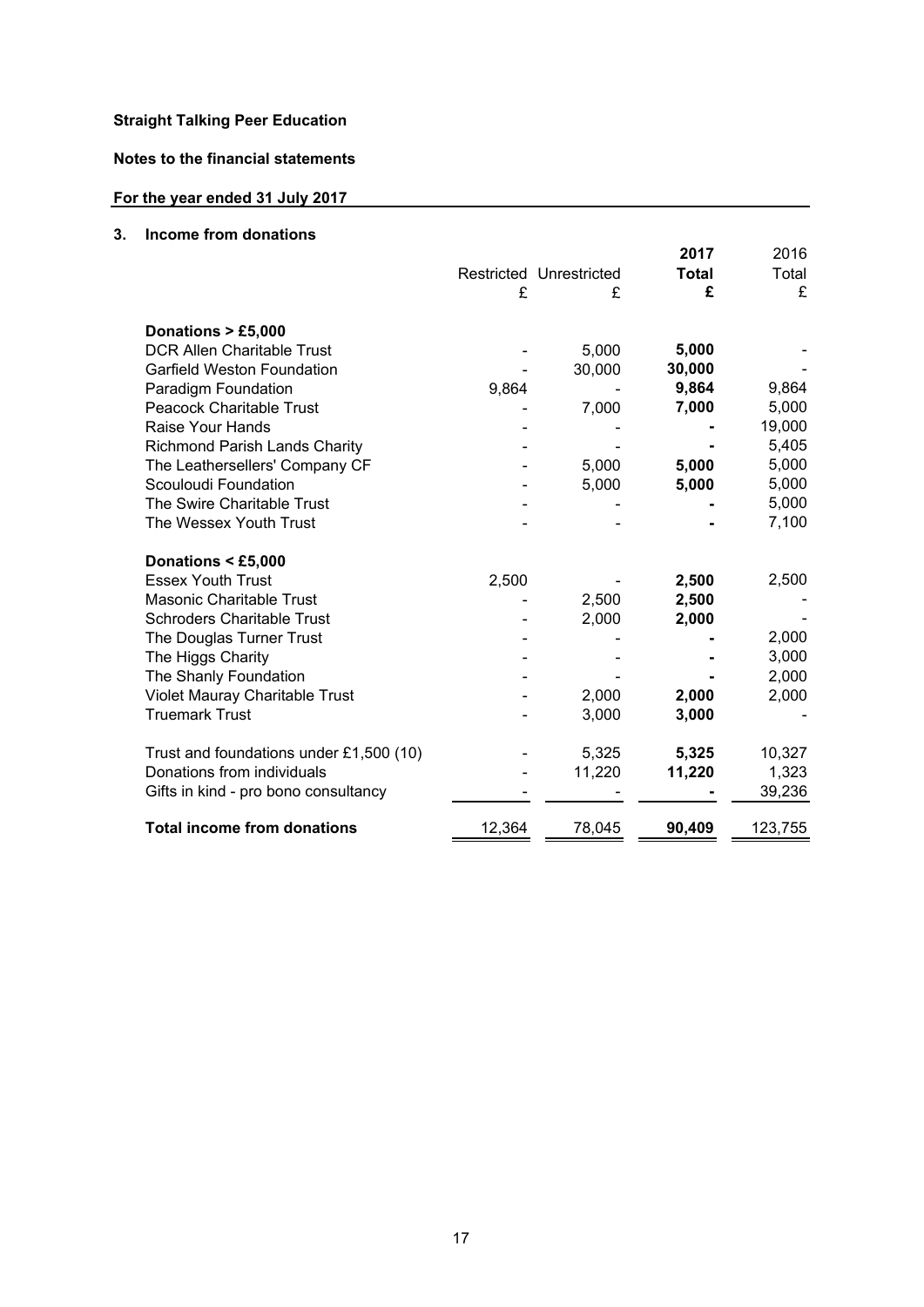# **Notes to the financial statements**

## **For the year ended 31 July 2017**

#### **4. Income from charitable activities**

|                                             |         |                         | 2017    | 2016    |
|---------------------------------------------|---------|-------------------------|---------|---------|
|                                             |         | Restricted Unrestricted | Total   | Total   |
|                                             | £       | £                       | £       | £       |
| Ajahma Charitable Trust                     | 6,000   |                         | 6,000   | 6,000   |
| Aston-Mansfield Charitable Trust            | 3,000   |                         | 3,000   |         |
| <b>Big Lottery Fund</b>                     | 91,744  |                         | 91,744  | 38,634  |
| <b>BlackRock</b>                            | 8,000   |                         | 8,000   |         |
| <b>Comic Relief</b>                         | 40,000  |                         | 40,000  | 40,000  |
| The Doris Pacey, Dr Michael and Anna        |         |                         |         |         |
| <b>Brynberg Charitable Foundation</b>       | 11,140  |                         | 11,140  |         |
| Ellis Campbell Charitable Trust             | 6,000   |                         | 6,000   |         |
| Esmée Fairbairn Foundation                  | 39,243  |                         | 39,243  | 40,226  |
| <b>Hackney Parochial Charity</b>            | 1,032   |                         | 1,032   |         |
| John Lyon's Charity                         |         |                         |         | 15,000  |
| Milton Keynes Community Trust               | 5,000   |                         | 5,000   |         |
| Monica Rabagliati Trust                     | 3,218   |                         | 3,218   |         |
| The Prince of Wales's Charitable Foundation | 2,000   |                         | 2,000   |         |
| Scott Bader Commonwealth Limited            | 2,000   |                         | 2,000   |         |
| St James's Place Foundation                 | 10,000  |                         | 10,000  |         |
| <b>Thames Valley Housing Trust</b>          | 2,500   |                         | 2,500   |         |
| The Charles Hayward Foundation              |         |                         |         | 25,000  |
| The Charlotte Bonham-Carter CT              | 2,500   |                         | 2,500   |         |
| The Henry Smith Charity                     | 50,000  |                         | 50,000  | 50,000  |
| The Royal Borough of Kingston upon          |         |                         |         |         |
| <b>Thames</b>                               |         |                         |         | 3,000   |
| West Hackney Parochial Charity              | 1,032   |                         | 1,032   |         |
| Grants $<$ £1,500                           | 6,208   |                         | 6,208   |         |
| Other - school courses                      |         | 8,158                   | 8,158   | 10,415  |
| Other income                                |         | 261                     | 261     | 684     |
|                                             |         |                         |         |         |
| Total income from charitable activities     | 290,617 | 8,419                   | 299,036 | 228,959 |

# **5. Government grants**

The charitable company received government grants, defined as funding from The Royal Borough of Kingston upon Thames and London Borough of Barking and Dagenham, to fund charitable activities. The total value of such grants in the period ending 31 July 2017 was £nil (2016: £3,000). There are no unfulfilled conditions or contingencies attaching to these grants in either period.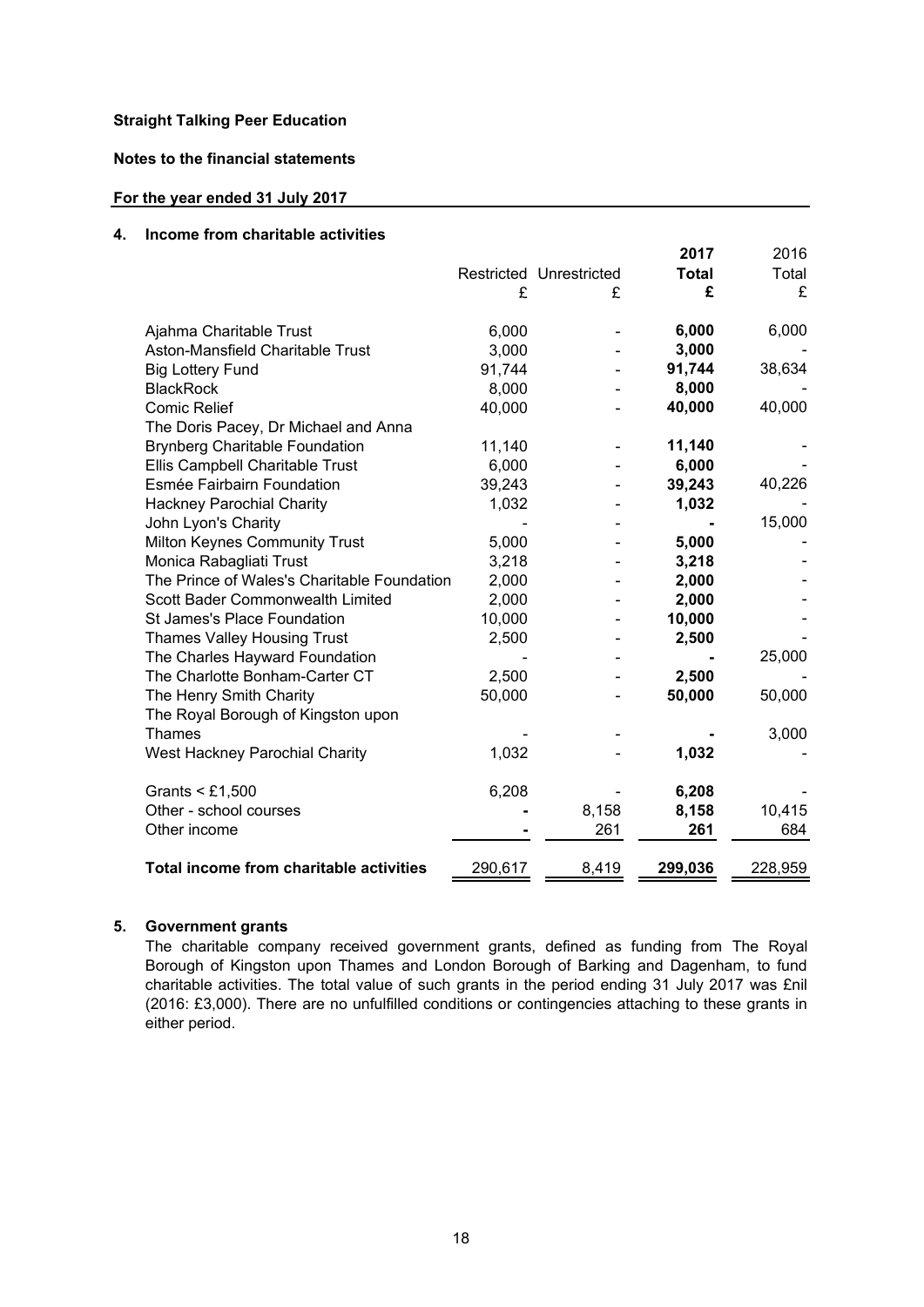#### **Notes to the financial statements**

# **For the year ended 31 July 2017**

# **6. Total expenditure**

|                                   |               | Charitable |               |            |            |
|-----------------------------------|---------------|------------|---------------|------------|------------|
|                                   | Raising funds | activities | Support costs | 2017 Total | 2016 Total |
|                                   | £             | £          | £             | £          | £          |
|                                   |               |            |               |            |            |
| Salaries and wages (note 8)       | 52,950        | 213,000    | 46,073        | 312,023    | 270,151    |
| Premises costs                    |               | 21,479     | 3,392         | 24,871     | 11,779     |
| Office and admin costs            |               | 3,070      | 9,541         | 12,611     | 17,123     |
| Travel and subsistence            |               | 8,846      | 423           | 9,269      | 14,784     |
| Training and conferences          |               | 6,696      |               | 6,696      | 2,068      |
| Other staff costs                 |               | 964        | 5,368         | 6,332      | 5,392      |
| Legal and professional costs      |               |            | 5,590         | 5,590      | 3,120      |
| <b>Relocation costs</b>           |               |            | 4,993         | 4,993      |            |
| Course materials and publications |               | 3,087      |               | 3,087      | 4,088      |
| <b>Bad debts</b>                  |               | 2,373      |               | 2,373      |            |
| Fundraising expenses              | 1,284         |            |               | 1,284      | 1,492      |
| Trustees expenses                 |               |            | 1,061         | 1,061      | 1,079      |
| Depreciation                      |               |            | 1,023         | 1,023      | 483        |
| Insurance                         |               |            | 634           | 634        | 440        |
| Website development               |               | 516        |               | 516        | 98         |
| Marketing and PR                  | 378           |            |               | 378        | 449        |
| Pro bono consultancy              |               |            |               |            | 39,236     |
|                                   | 54,612        | 260,031    | 78,098        | 392,741    | 371,782    |
| Allocation of support costs       | 8,677         | 69,421     | (78,098)      |            |            |
|                                   | 63,289        | 329,452    |               | 392,741    | 371,782    |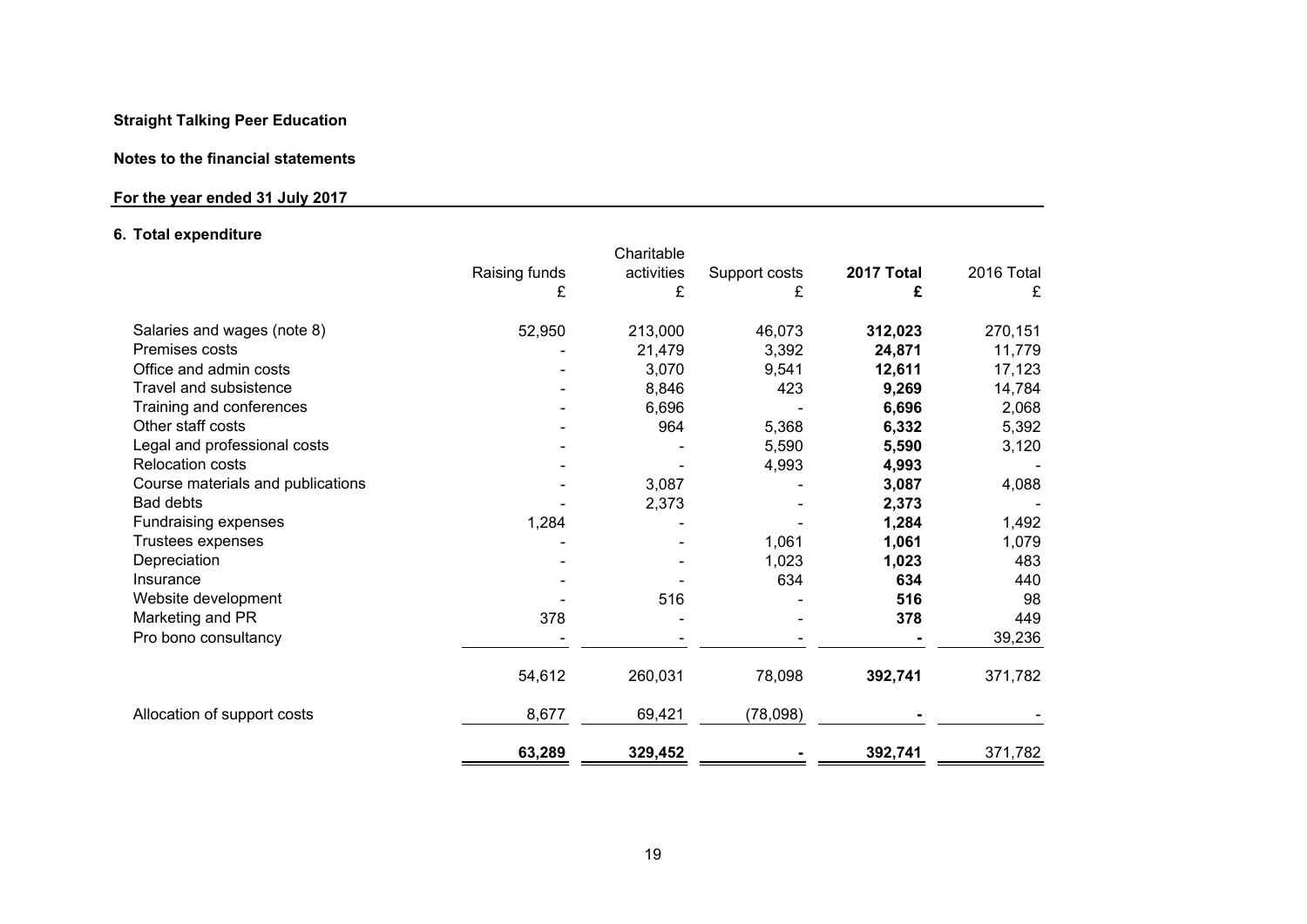# **Notes to the financial statements**

#### **For the year ended 31 July 2017**

| 7. | Net movement in funds                                          |            |         |
|----|----------------------------------------------------------------|------------|---------|
|    | This is stated after charging:                                 |            |         |
|    |                                                                | 2017       | 2016    |
|    |                                                                | £          | £       |
|    | Depreciation                                                   | 1,023      | 483     |
|    | Trustees' remuneration                                         | <b>Nil</b> | Nil     |
|    | Trustees' reimbursed expenses<br>Auditors' remuneration:       | <b>Nil</b> | Nil     |
|    | • Statutory audit                                              | 3,400      | 3,120   |
| 8. | <b>Staff costs and numbers</b><br>Staff costs were as follows: |            |         |
|    |                                                                | 2017       | 2016    |
|    |                                                                | £          | £       |
|    | Salaries and wages                                             | 271,765    | 235,980 |
|    | Social security costs                                          | 10,499     | 12,514  |
|    | Pension costs                                                  | 5,886      | 6,542   |
|    | Redundancy                                                     | 23,873     |         |
|    | Freelance staff                                                |            | 15,115  |
|    |                                                                | 312,023    | 270,151 |

No employee earned more than £60,000 during the year. Total salaries includes wages paid to employed beneficiaries.

The key management personnel of the charitable company comprise the Trustees, Chief Executive Officer, the Deputy Chief Executive Officer, the Project Coordinator and the Finance Manager. The total employee benefits of the key management personnel were £139,890 (2016: £120,986).

|                                                                       | 2017<br>No. | 2016<br>No. |
|-----------------------------------------------------------------------|-------------|-------------|
| Average head count (FTE basis):                                       |             |             |
| Monthly staff (including employed beneficiaries) full time equivalent | 9           | 10          |
| Weekly staff (employed beneficiaries) full time equivalent            | 9           | 8           |
|                                                                       | 18          | 18          |

# **9. Taxation**

The charity is exempt from corporation tax as all its income is charitable and is applied for charitable purposes.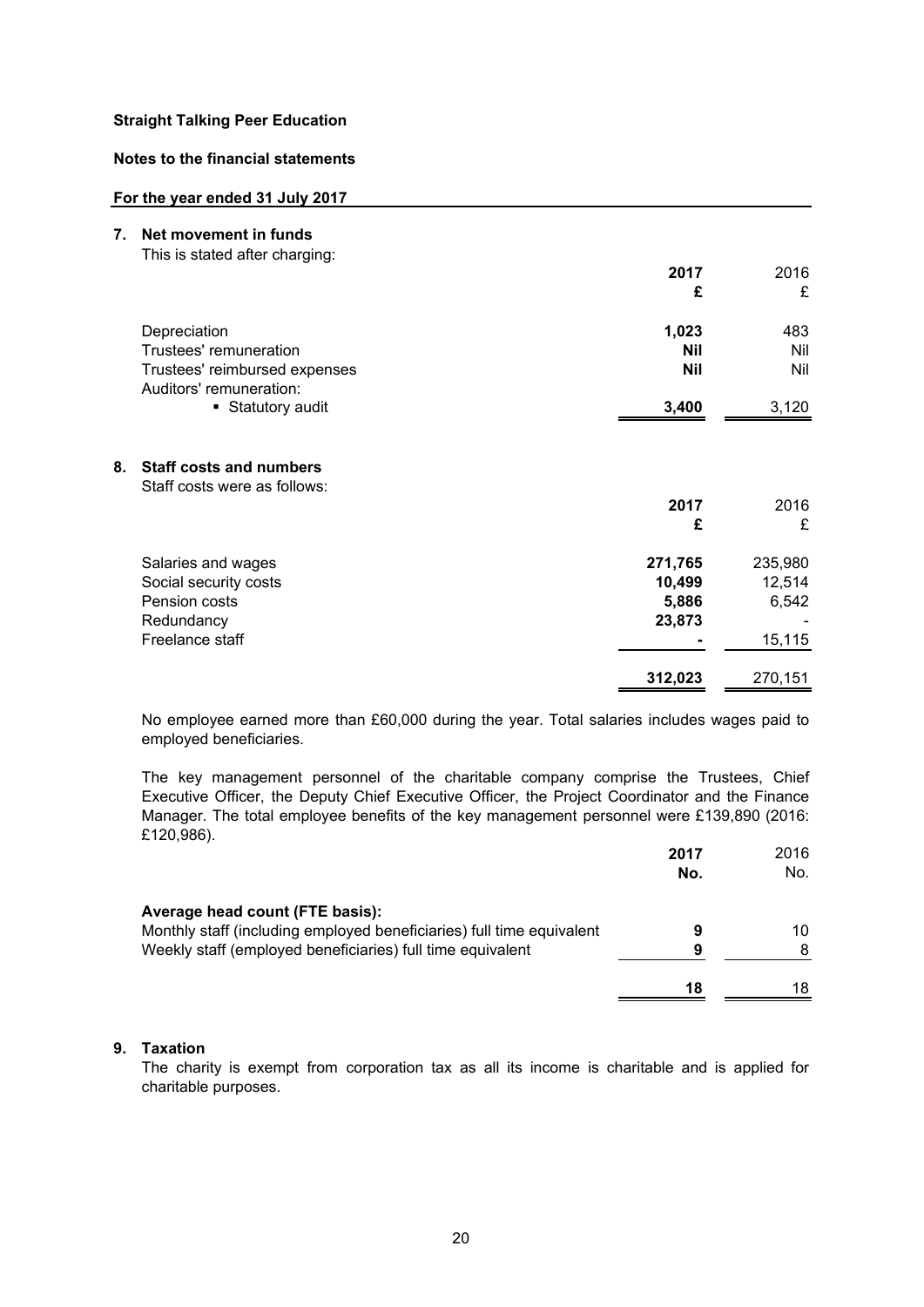# **Notes to the financial statements**

# **For the year ended 31 July 2017**

# **10. Tangible fixed assets**

|                                   | Fixtures,<br>fittings and<br>equipment<br>£ | <b>Total</b><br>£ |
|-----------------------------------|---------------------------------------------|-------------------|
| Cost                              |                                             |                   |
| At 1 August 2016                  | 19,287                                      | 19,287            |
| Additions in year                 | 1,149                                       | 1,149             |
| At 31 July 2017                   | 20,436                                      | 20,436            |
| <b>Depreciation</b>               |                                             |                   |
| At 1 August 2016                  | 18,038                                      | 18,038            |
| Charge for the year               | 1,023                                       | 1,023             |
| At 31 July 2017                   | 19,061                                      | 19,061            |
| Net book value<br>At 31 July 2017 | 1,375                                       | 1,375             |
| At 31 July 2016                   | 1,249                                       | 1,249             |
| 11. Debtors                       |                                             |                   |
|                                   | 2017                                        | 2016              |
|                                   | £                                           | £                 |
| Trade debtors                     | 404                                         | 5,709             |
| Prepayments                       | 1,522                                       | 3,388             |
| Other debtors                     |                                             | 2,671             |
|                                   | 1,926                                       | 11,768            |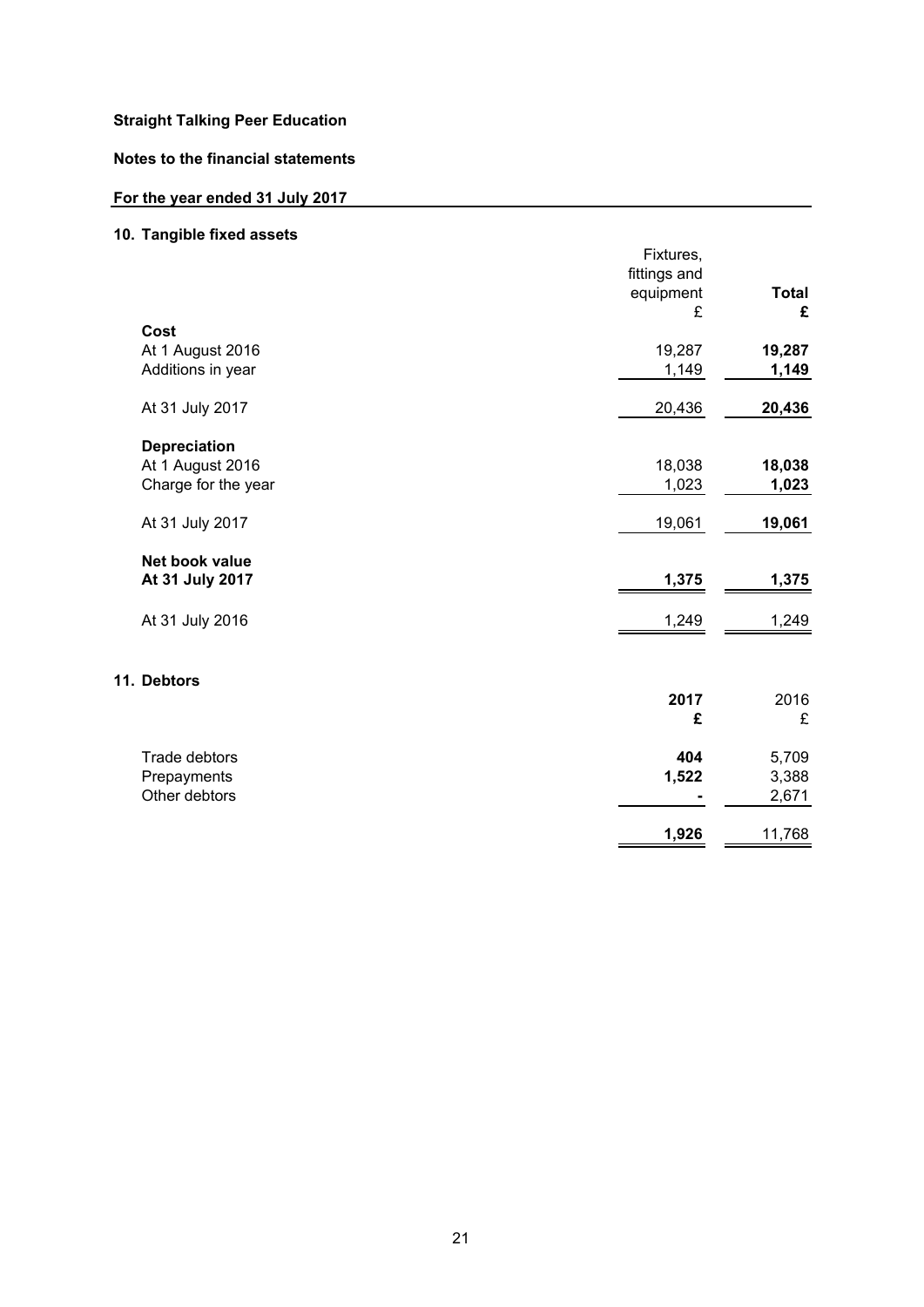# **Notes to the financial statements**

# **For the year ended 31 July 2017**

# **12. Creditors : amounts due within 1 year**

|                                    | 2017   | 2016   |
|------------------------------------|--------|--------|
|                                    | £      | £      |
| Trade creditors                    | 1,602  | 7,814  |
| Accruals                           | 29,651 | 3,120  |
| Other taxation and social security | 3,508  | 3,883  |
| Other creditors                    | 131    | 401    |
|                                    | 34,892 | 15.218 |

# **13. Analysis of net assets between funds**

|                            | Restricted<br>funds | Unrestricted<br>funds | Total<br>funds |
|----------------------------|---------------------|-----------------------|----------------|
|                            | £                   | £                     | £              |
| Tangible fixed assets      |                     | 1,375                 | 1,375          |
| <b>Current assets</b>      | 74,505              | 157.651               | 232,156        |
| <b>Current liabilities</b> |                     | (34,892)              | (34,892)       |
| Net assets at 31 July 2017 | 74,505              | 124,134               | 198,639        |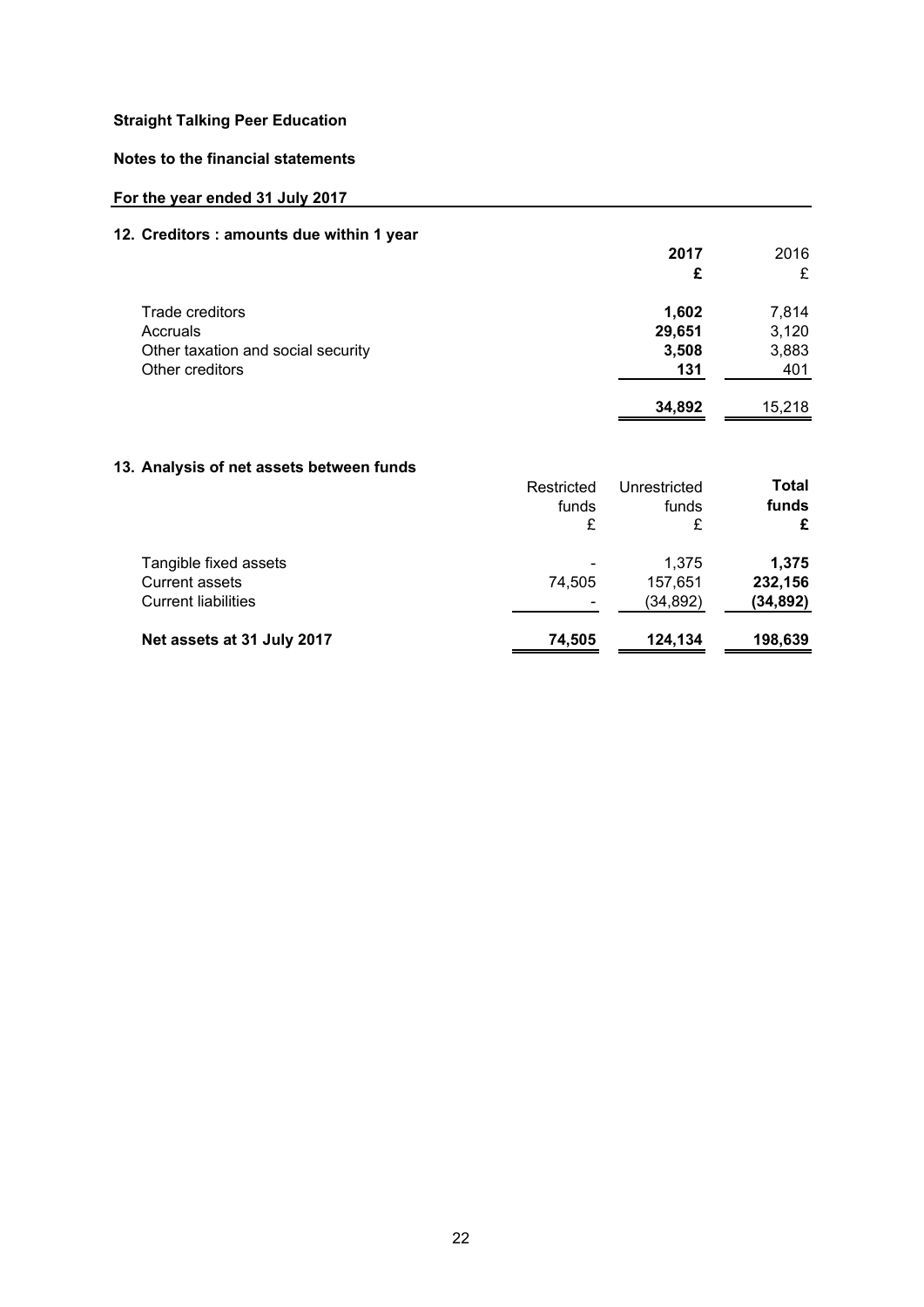# **Notes to the financial statements**

#### **For the year ended 31 July 2017**

#### **14. Movements in funds** At 1 August 2016 Income Expenditure **2017** £ £ £ £ **£ Restricted funds** Ajahma Charitable Trust 6,000 6,000 (6,309) - **5,691** Aston Mansfield Charitable Trust - 3,000 (3,000) - **-** Big Lottery 6,999 91,744 (76,966) - **21,777** Big Lottery (Capacity Building) 15,000 - (4,993) - **10,007** BlackRock - 8,000 - - **8,000** Comic Relief - 40,000 (40,000) - **-** - 11,140 - - **11,140** Ellis Campbell Charitable Trust - 6,000 (6,000) - **-** Esmée Fairbairn Foundation - 39,243 (39,243) - **-** Essex Youth Trust - 2,500 (2,500) - **-** Hackney Parochial Charities - 2,064 (758) - **1,306** John Lyon's Charity 6,942 - (6,942) - **-** Milton Keynes Community Trust **-** 5,000 - - **5,000** Monica Rabagliati - 3,218 - - **3,218** Paradigm Foundation 1,644 9,864 (6,284) - **5,224** - 2,000 (2,000) - **-** Richmond Parish Lands Charity 5,405 - (5,405) - **-** Scott Bader Commonwealth Limited - 2,000 (2,000) - **-** St James's Place Foundation - 10,000 (10,000) - **-** Thames Valley Housing Trust - 2,500 (2,500) - **-** - 2,500 (2,500) - **-** The Douglas Turner Trust 2,000 - (2,000) - **-** The Henry Smith Charity - 50,000 (50,000) - **-** The Higgs Charity 2,900 - - - **2,900** Other grants under £1,500 2,715 6,208 (8,681) - **242 Total restricted funds** 49,605 302,981 (278,081) - **74,505** General funds **144,917** 93,877 (114,660) - **124,134 Total unrestricted funds** 144,917 93,877 (114,660) - **124,134 Total funds** 194,522 396,858 (392,741) - **198,639 Transfers** between **At 31 July**  funds Doris Pacey, Dr Michael and Anna Brynberg Charitable Foundation **Unrestricted funds** The Charlotte Bonham-Carter Charitable Trust The Prince of Wales's Charitable Foundation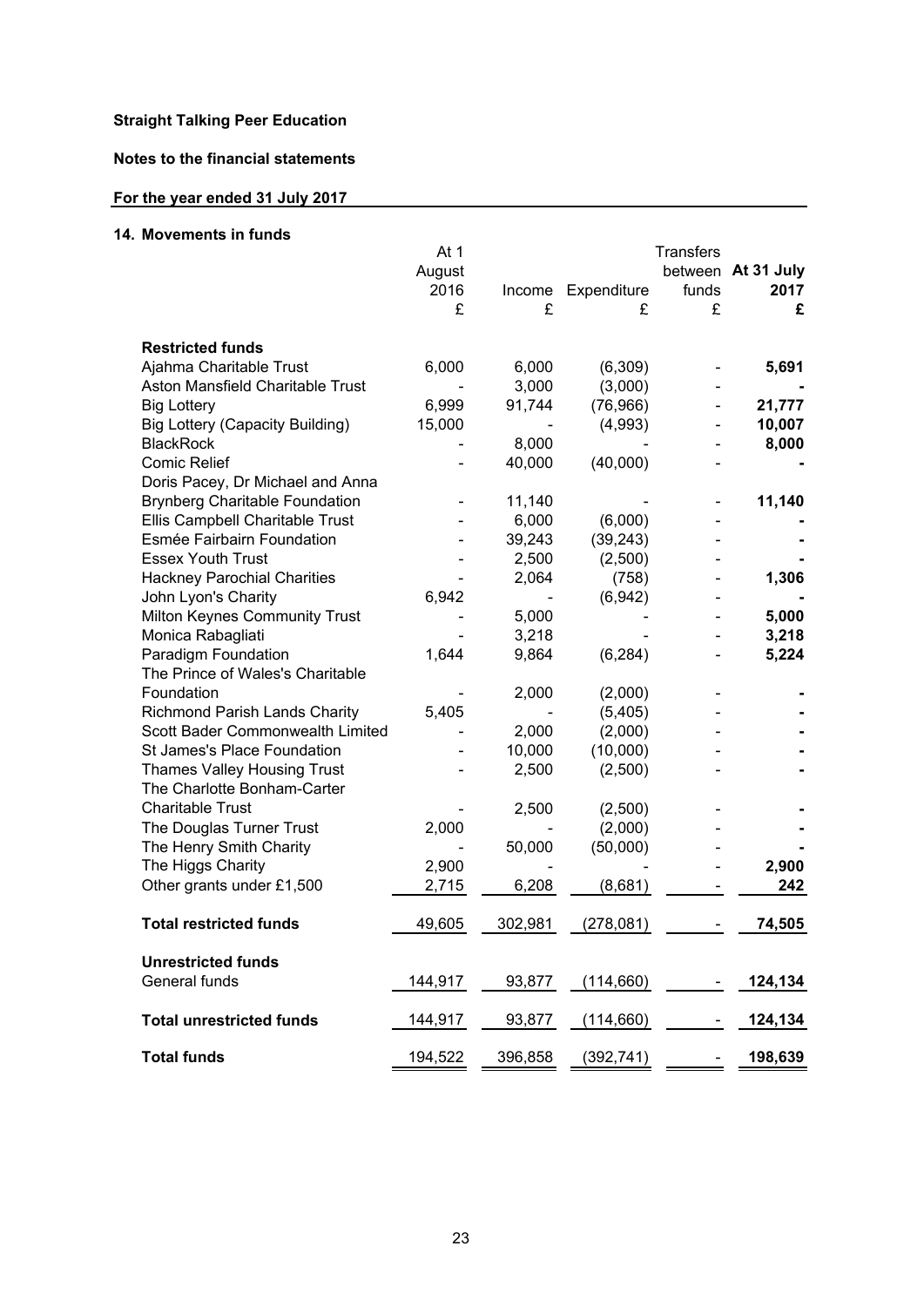# **Notes to the financial statements**

#### **For the year ended 31 July 2017**

#### **Purposes of restricted funds**

The majority of grants are given specifically for the provision of pregnancy prevention courses in schools to pupils between the ages of 13 and 17, and to provide training and employment to teenage parents by doing so.

#### **Ajahma Charitable Trust**

This fund is to provide a course and awayday to tackle domestic violence.

#### **Aston Mansfield Charitable Trust**

This fund is for the salary of stage 2 peer educators from Barking & Dagenham or Newham.

#### **Big Lottery**

To deliver courses in schools and provide training and employment for teenage parents.

#### **Big Lottery (Capacity Building)**

This is an individual fund for capacity building.

#### **Blackrock**

This fund is for the expansion of the charity's work to the West Midlands.

#### **Comic Relief**

This fund was to provide funds to cover overheads for the charity.

#### **Doris Pacey, Dr Michael and Anna Brynberg Charitable Foundation**

This fund is for the salary of 4 peer educators from Croydon and 30 courses in schools.

#### **Ellis Campbell Charitable Trust**

This fund is for the salary of 4 stage 2 peer educators.

#### **Esmée Fairbairn Foundation**

This is to cover senior management salaries, and delivery of courses in schools, training and employment of teenage parents.

#### **Essex Youth Trust**

This was to cover the charity's work in Essex.

# **Hackney Parochial Charities**

This fund was provided for courses and employment of teenage parents in Hackney.

#### **John Lyon's Charity**

This fund was provided for courses and employment of teenage parents in Brent and Ealing.

#### **Milton Keynes Community Trust**

This fund was provided for delivery of courses to Oakhill Secure Training Centre.

#### **Monica Rabagliati**

This fund is for the employment of peer educators.

#### **Paradigm Foundation**

This fund is to provide activities for the benefit of Paradigm residents.